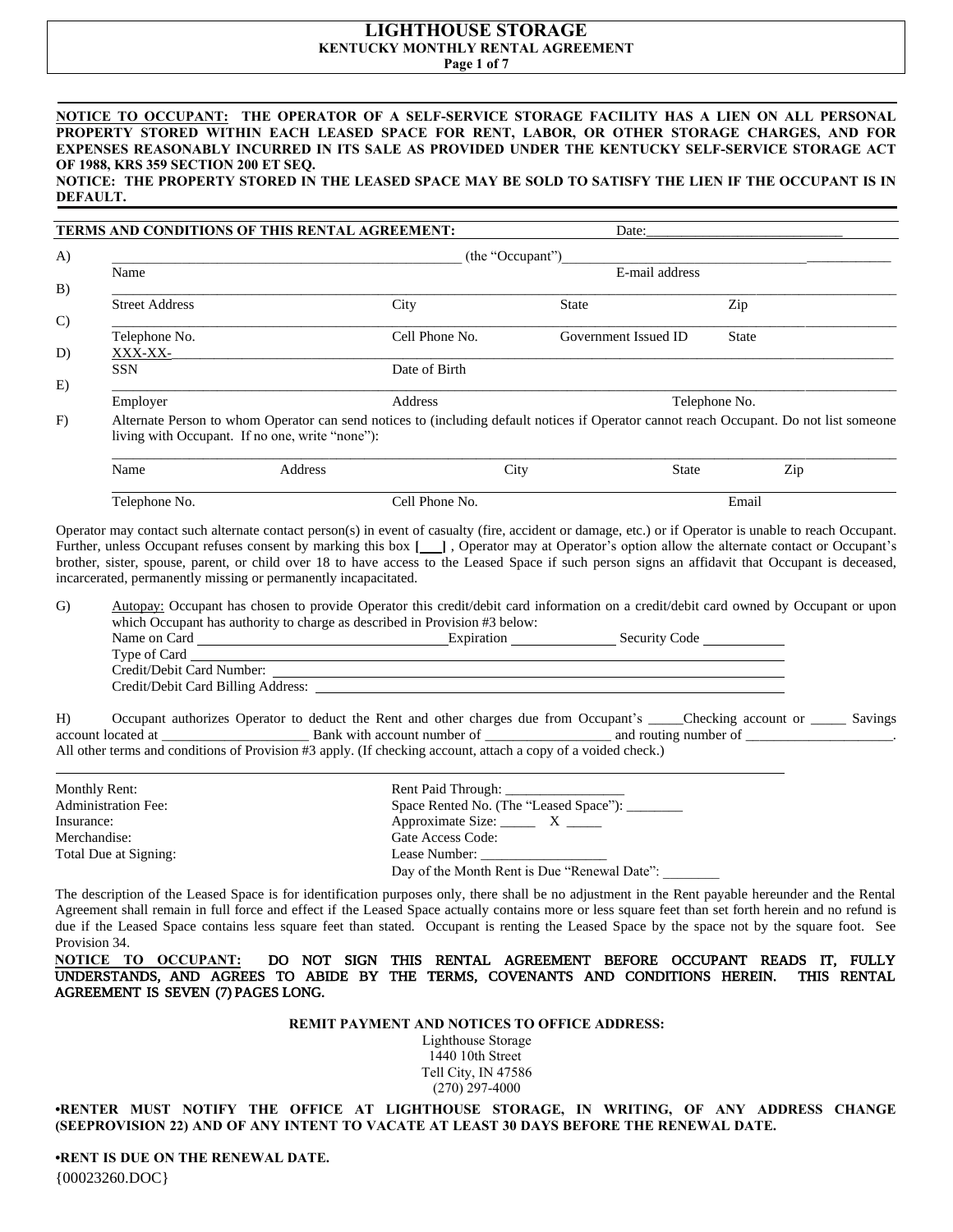| <b>KENTUCKY MONTHLY RENTAL AGREEMENT</b><br>Page 2 of 7                                                                                       |                                                                                                                                                                                                                                           |  |  |  |
|-----------------------------------------------------------------------------------------------------------------------------------------------|-------------------------------------------------------------------------------------------------------------------------------------------------------------------------------------------------------------------------------------------|--|--|--|
| PHYSICAL LOCATION WHERE PERSONAL PROPERTY IS<br><b>STORED:</b><br>Lighthouse Storage of Henderson:<br>2429 US Hwy 60 E<br>Henderson, KY 42420 | Is Occupant in, or a Spouse/Dependent of, someone in Active Duty or<br>Reserve military service, including National Guard?<br>Yes $\lceil \quad \rceil$<br>Nof <sub>1</sub><br>If yes, Commanding Officer Name:<br>and Phone No.: $($ $)$ |  |  |  |
| $(270)$ 297-4000                                                                                                                              | Military $ID #:$ XXX-XX-                                                                                                                                                                                                                  |  |  |  |
|                                                                                                                                               | Titled Vehicle Stored? [__] YES [__] NO<br>(if YES, Vehicle Addendum or Rental Agreement is required)                                                                                                                                     |  |  |  |
|                                                                                                                                               | Temperature Controlled Leased Space [ ] Yes [ ] No<br>(If Yes, Provision 12 applies.)                                                                                                                                                     |  |  |  |
|                                                                                                                                               | Monthly Invoices or Receipt mailed _____ (\$2.00 Service Fee)                                                                                                                                                                             |  |  |  |

1. **Month-to-Month Term and Renewal:** This Rental Agreement for the lease of a self-service space (the "Leased Space") from Lighthouse Storage of Henderson LLC, an Indiana Limited Liability Company, (hereinafter "Operator"), at Lighthouse Storage (the "Facility") for an initial term listed above as "Term" and shall automatically renew for successive one month periods on the Renewal Date hereafter unless terminated as provided for in Provisions 5, 21, and 22. Operator may increase Rent or other fees and charges for the Leased Space or terminate the Rental Agreement with thirty (30) days advance written notice to Occupant. **A one (1) full calendar month minimum term is required.**

**2. Rent is Due on the Renewal Date:** Rent in the amount stated above on the Terms and Conditions and Additional Rent defined as, including but not exclusively, default charges, clean up charges, dumpster charges, damages to the Leased Space or Facility, and other unpaid fees or charges, shall be payable monthly to Operator in advance, without demand or notice, on the Renewal Date during the term of this Rental Agreement and any extensions or renewals. The first renewal of this Rental Agreement is the date stated in the Terms and Conditions section as the Renewal Date. Money orders are never accepted for payment of Rent or Additional Rent. Occupant agrees to pay Rent and Additional Rent: in person at the Facility Principal Office Note: the Principal Office Address may not be the same address as the physical location of the Facility in which case all correspondence and Rent is paid at the Principal Office Address; by mail to the Principal Office Address; at the Facility after hours by the payment box "Drop Slot" if this is a feature at this location; by the 24 hour rental center "Kiosk" if an available feature at this Facility; or with a credit card which may be used in the following ways: the Kiosk if an available feature at this Facility; by calling the Facility Principal Office or; by calling the call center number listed in the Terms and Conditions Section of this Rental Agreement; by advance written authorization; or by Operator's website www.LighthouseStorage.net (Occupant will be able to set up a password); **Notice: Occupant shall not deliver notice of change of address or Rent in the form of cash into the Facility when the Principal Office is closed, under the Principal Office door, or the Drop Slot, nor mail cash to the Facility Principal Office.** It is expressly agreed that Operator does not send monthly invoices. Occupant may request monthly invoices by checking the box marked "Monthly Invoice" above. A Two Dollar (\$2.00) service charge shall be included in each invoice for this option. Occupant shall not fail to pay Rent because Occupant does not receive an invoice. Operator may require payments of Rent to be in the form of cash, money order or cashier's check in the event Occupant is in Default or has any payment due Operator returned for any reason, including insufficient funds, or credit/debit card charge back, or once Occupant is Thirty (30) or more days late, and Operator shall refuse a check the month after the first check has been returned and Operator refuses all checks if Occupant has had on second (2) check returned for any reason for a minimum of one (1) year. **Notice: access to pay by Occupant's website or Kiosk is disabled if Occupant is more than Thirty (30) days delinquent.** Any Rent payment made by the internet or Kiosk must be in the full amount due at the time of payment. If less than full payment is made over the internet or Kiosk, said payment shall be deemed automatically refused and any sums submitted shall be returned to Occupant at Occupant's last known address, even if Occupant obtains a receipt from the Kiosk or internet site. All delinquencies in excess of Forty (40) days late must be cured by cash, cashier's check, or certified check. However, no payments can be made within ten (10) days of a lien sale unless said payment is made directly to the Operator, at the Facility, in cash or by certified check only. **Rent is non-refundable.**

**3. Credit/Debit Card/ACH Authorization for Payment of Rent and Other Charges:** Occupant has authorized Operator to automatically charge or debit the credit/debit card referenced in Summary Provision "G" of the Terms and Conditions section of the Rental Agreement (which is owned by the Occupant or upon which Occupant has authority to charge) or alternatively Occupant has authorized payment by ACH from the account listed in Summary Provision "H" on the Renewal Date, or as soon as reasonably practicable thereafter, the amount stated in the Terms and Conditions as Rent and Additional Rent to the credit card or bank account, for each and every month Occupant continues to occupy the Leased Space. This authorization shall continue and include any increases in Rent and other charges assessed to the Occupant. In any circumstance, in the event Occupant terminates this authorization or the Rental Agreement owing any Rent, Additional Rent, or other charges due to Operator, Operator may charge/debit the credit card listed, or may ACH Occupant's bank account, any sum due and owing upon termination including, but not exclusively, damages to the Space or Facility, any default charges, clean up charges, and disposal charges. The authorization to charge/debit Rent or other charges shall survive if any sums are due and owing at the time of the termination of the charge/debit authorization or the termination of the Rental Agreement. Payment by credit card to cure a Rent delinquency in excess of Forty (40) days can only occur if Occupant presents a credit card in Occupant's own name, in person, at Operator's Principal Office or, if owned by someone other than Occupant, than the card Operator must be present at Operator's Principal Office. No credit card payments are accepted under any circumstance once Occupant is within ten (10) days of the lien sale. It is Occupant's responsibility to notify Operator of any new or updated account information if the bank account or credit card information changes (including updating an expiration date on a credit card.) Occupant shall be charged late fees and other default charges if the credit card payment or the ACH is not approved by Occupant's bank/credit card provider.

**4. Administration Fee:** Contemporaneously with the execution of the Rental Agreement Occupant has paid to Operator a non-refundable Administration Fee in the amount listed in the Terms and Conditions section of the Rental Agreement above. The Administration Fee is intended to defray some of the initial set-up, preparation costs and other expenses incurred in entering into a new self-storage Rental Agreement. This Administration Fee is non-refundable under any circumstances.

**5. Termination:** Occupant may terminate this Rental Agreement at any time if all Rent and charges are paid in full and Occupant notifies Operator of Occupant's intent to vacate at least fifteen (15) days before the end of the Term. Operator may terminate this Rental Agreement by giving Occupant thirty (30) days written notice prior to the end of the Term. If proper notice is not if given, a Fifteen (\$15.00) dollar fee for any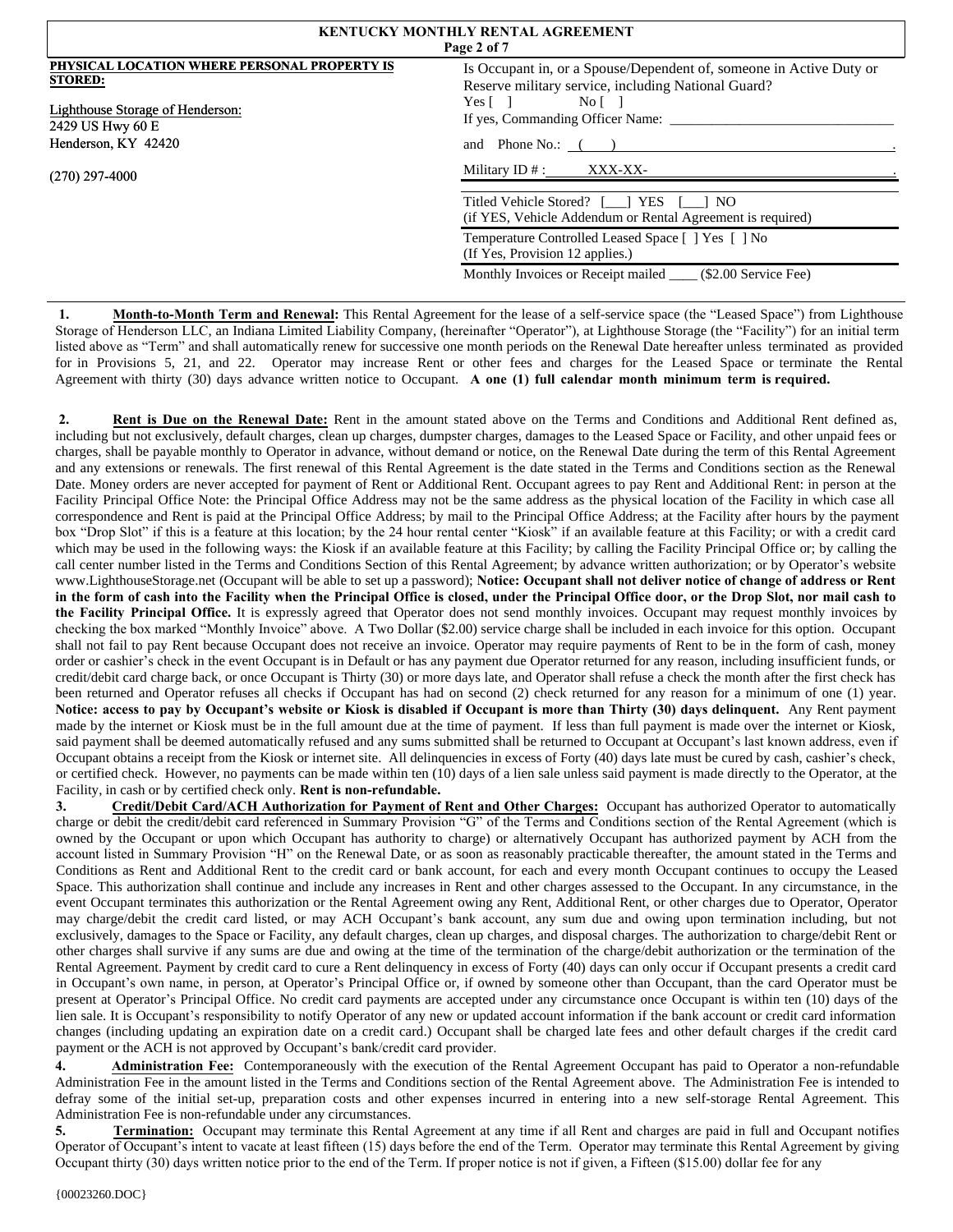#### **KENTUCKY MONTHLY RENTAL AGREEMENT Page 3 of 7**

Leased Space with Rent of less than \$60.00 per month and a Twenty-Five (\$25.00) Dollar fee for any Leased Space with monthly Rent equal to or greater than \$60.00 per month shall be charged. No refunds of partial months are made if Occupant vacates the Leased Space before the end of the month. Operator may give shorter termination notice for illegal activity by Occupant or Occupant's guests at the Facility. The Leased Space shall be left broom clean, free of trash, Occupant shall remove all Personal Property (or additional Rent may accrue), and the Occupant's lock must be removed, otherwise, rent shall continue to accrue. Occupant shall fully vacate by the date stated in Occupant's or Operator's Notice. Operator charges and Occupant is responsible for a Fifty Dollar (\$50.00) per person, per hour charge for cleaning the Leased Space, minimum one (1) hour, plus costs including any disposal fees, if Operator must remove Personal Property and/or clean the Leased Space.

**6. Other Charges and Fees:** Occupant is in Default if Rent is not paid by the Renewal Date, and any Rent accepted thereafter shall be at the sole discretion of the Operator. If Occupant is in default, the following fees shall be charged:

| Late Fee (4th day late) each month           | \$15.00                                   |
|----------------------------------------------|-------------------------------------------|
| First Written Notice of Default              | \$15.00                                   |
| Second Notice of Default                     | \$50.00                                   |
| Lock Cut                                     | \$45.00                                   |
| Disc Lock Violation Fee                      | \$25.00                                   |
| Advertising Fee                              | \$50.00                                   |
| Sale Fee                                     | 10% of sale proceeds                      |
| NSF/Returned Check Fee                       | \$30.00                                   |
| Dishonored Credit Card Fee                   | \$25.00                                   |
| Transfer Leased Space Fee                    | \$10.00                                   |
| Cleaning Fee (1 hour minimum)                | \$50.00 per hour $+$ disposal fees        |
| Eviction Notice/Filing Fee in Lieu of Sale   | $$250.00 +$ court costs                   |
| Invoice or Receipt Mailed                    | \$2.00                                    |
| Failure to Give Proper Notice of Termination | \$15.00/\$25.00 depending on Monthly Rent |

For the purpose of determining if Rent is paid on time, by mail, the date the payment is received at the Facility Principal Office, not the postmark date is used. Occupant is in Default if Rent is not paid on time, notwithstanding the date that other fees and charges are imposed, if payment is not made when due, Operator may begin enforcement of Operator's lien against Occupant's Personal Property, as permitted by Kentucky Statute. Occupant shall pay Operator all other costs and expenses incurred by Operator arising out of or related in any manner to a breach of this Rental Agreement particularly any charges incurred for enforcing the lien by Operator, Operator's collection of any amount owed by the Occupant, or the exercise of any remedy by Operator upon a Default by Occupant (including the sale or other disposition of Occupant's Personal Property) as permitted under this Rental Agreement or by law. Occupant shall be liable to Operator for Operator's attorney's fees incurred in enforcing any of Operator's rights or Occupant's responsibilities under this Rental Agreement.

**7. Use of the Leased Space and Prohibited Storage:** Operator is not a warehouseman engaged in the business of storing goods for hire. Operator shall have no obligation to exercise any care, custody or control over Occupant's Personal Property. **No bailment of Personal Property by Operator is intended or implied by this Rental Agreement.** The Leased Space shall be used and occupied only for the storing of Personal Property owned by Occupant. The Leased Space is not appropriate for storage of irreplaceable Personal Property such as books, writings, objects which have an unknown immediate resale market value, antiques, artworks, heirlooms, collectibles or any Personal Property having special or sentimental value to Occupant. Occupant waives any claim for emotional or sentimental attachment to Occupant's Personal Property. No Vehicles shall be parked at the Facility, except to load and unload. Occupant shall keep the Leased Space in a clean and sanitary condition and free of rubbish, liquid waste or refuse. Occupant shall not make any additions or modification to the Leased Space and shall not drill into or attach anything to the walls, floor or ceiling of the Leased Space and shall not commit waste in the Leased Space. No consumption of alcohol in the Leased Space at the Facility. No Personal Property shall be stored which can be affected by fluctuations in temperature or humidity in the Leased Space, even though the Facility is temperature and humidity controlled. **No Semi Trucks are permitted on the Facility.** The Leased Space is to be used only for storage of Personal Property, not for exhibition, rehearsal space, for an audience, or any other activity that is not related to storage of Property. Occupant shall not use the Leased Space for the operation of any commercial, industrial, manufacturing or distribution business. Occupant shall not use the Leased Space for the use or storage of any food (without Operator's written approval); animal feed (including seed); store or release any explosives; highly flammable, dangerous, hazardous or toxic materials or substances (as defined below); noxious smelling items; items which emit a gas or odor when exposed to moisture; fireworks; guns; contraband or illegal substances; or for any unlawful purpose of any kind. Occupant shall not engage in any activity in the Leased Space which produces or releases such prohibited materials. Occupant shall not use the Leased Space for storage of any gasoline or other fuel oil, grease, or any other lubricant, tires or batteries, or any other accessories, except for such gas, oil, grease, or other lubricant as may be contained in the operating parts of the items stored in the Leased Space and in such case Occupant shall store the Personal Property with less than 1/8 tank of gas in the tank and a drip pan or absorbent pad designed to absorb petroleum products under said item to retain any leaking fluids. No propane or empty propane canisters may be stored in the Leased Space. No gas canisters shall be stored in the Leased Space. **A Vehicle Storage Addendum must be completed, accepted, and executed by Operator for any "titled" vehicle stored in the Leased Space and then, only motorcycles may be stored.**

Occupant shall not live or sleep in the Leased Space or Facility, nor shall animals be permitted to be stored in the Leased Space or Facility. Occupant shall not use or allow the Leased Space to be used for the release, storage, use, treatment, disposal or other handling of any hazardous substance without prior written consent of Operator . The term "release" shall have the same meaning as ascribed to it in the Comprehensive Environmental Response Compensation and Liability Act, 42 U.S.C. Section 9602, et seq., as amended, ("CERCLA"). The term "hazardous substance" means:

- i. Any substance defined as a "hazardous substance" under CERCLA;
- ii. Petroleum, petroleum products, natural gas, natural gas liquids, liquefied natural gas and synthetic gas, and;
- iii. Any other substance or material deemed to be hazardous, dangerous, toxic, or a pollutant under any federal, state or local law, code, ordinance or regulation.

8. **Limitation on Value of Personal Property:** Occupant agrees not to store Personal Property in the Leased Space with a total value in excess of Two Thousand Five Hundred Dollars (\$2,500.00) the "Value Limit" without the prior written permission of the Operator. If such written permission is not obtained, the value of Personal Property shall be deemed not to exceed the Value Limit. By this Rental Agreement, Operator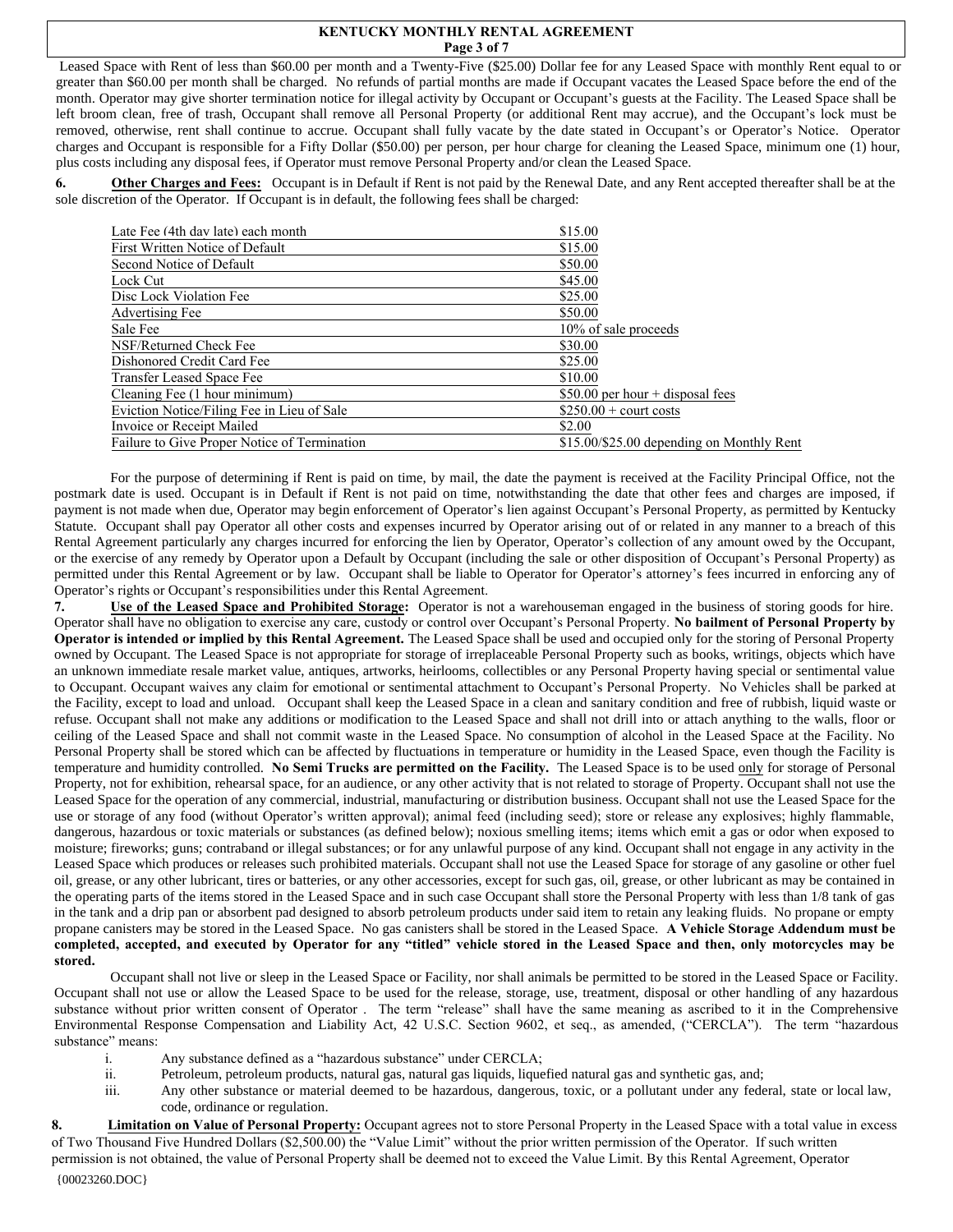#### **KENTUCKY MONTHLY RENTAL AGREEMENT Page 4 of 7**

is generally not liable for the loss of Occupant's Personal Property. In the event any competent court of law adjudicates Operator liable for any loss, for any reason, damages shall be limited as described in the next Paragraph. This provision shall not constitute an admission that Occupant's Personal Property has any value whatsoever. **Higher value limits may be available from Operator for additional consideration if so requested by Occupant in writing to Operator within a reasonable period of time after the commencement of the Rental Agreement, see Operator for details.** 

Notwithstanding anything to the contrary in this Rental Agreement or any Addendum which seeks to modify the limit of value of Personal Property stored, in no event will Operator or Operator's agents be liable to Occupant or Occupant's agents for an amount in excess of the Value Limit, for any loss or damage whatsoever, including, but not limited to, the active or passive acts, the omissions or negligence of Operator or Operator's agents. Occupant will not sue Operator or Operator's agents with respect to any claim, cause or action, loss, or injury to the extent liability therefore has been limited or eliminated pursuant to this Provision. So long as Occupant complies with the requirements of Provisions 7 and 8, Operator does not concern itself with the type, quantity, or quality of the Personal Property stored.

**9. Damages:** Occupant shall be responsible to Operator for the costs of repair, clean-up, and replacement for any damages caused as a result of Occupant's storage in the Leased Space, use of the Leased Space, or use of the common areas of the Facility including damage to other Occupant's Personal Property or other Occupants' vehicles. In the event Operator invoices Occupant for any charges for repairs, clean-up, replacement, or other damages suffered, Occupant shall pay the invoice within ten (10) days or it shall become Additional Rent due and payable with the next month's Rent. The failure to pay such invoice represents a default under this Agreement. This Provision and the requirement to pay for any damages shall survive the termination of this Agreement.

**10. Insurance and Security Type Systems:** Occupant agrees, at Occupant's sole expense, to maintain insurance on all Personal Property stored in the Leased Space with actual cash value coverage against all perils, fire, extended coverage endorsement, burglary, vandalism and malicious mischief. Occupant's failure to maintain such insurance shall mean that Occupant shall assume all risk of loss or damage that would have been covered by insurance. Information about insurance written specifically for self-storage is available from licensed insurance agent in the State of Kentucky. Operator employs certain measures to protect Operator's Facility referred to as "Security Type Systems." The operation or failure of any type of Security Type System installed by Operator shall not change Operator's aforementioned liability for any type of loss incurred by Occupant and shall in no way release Occupant from his/her obligation of insuring his/her Personal Property. These Security Type Systems may include video cameras, gates, gate codes, and lighting. Occupant acknowledges that these Security Type Systems are for the protection of the Facility as a whole and not the individual Leased Space. Video cameras, if any, may not be recorded or may not be recorded at all times and alarms are not monitored. These Security Type Systems may not operate properly in the event of a mechanical, electrical, or software failure. Cameras and other systems should not be relied on to provide additional security for the Personal Property or the Occupant when using the Leased Space.

11. Access: Occupant's access to the Leased Space and the Facility may be limited as reasonably deemed necessary by Operator, including, but not limited to, requiring identification from Occupant, limiting hours of operation, or requiring Occupant to sign-in and sign-out upon entering and leaving the Facility, including the temporary closure of portions or all of the Facility for adverse weather conditions, emergencies, catastrophes, power outages, evacuation orders, or repairs and maintenance. These denials of access shall not represent an Event of Default by Operator or the Facility. Operator may change the times and methods of access to the Facility with thirty (30) days written notice posted at the entry of the Facility or the Facility Principal Office, or Operator's website, or mailed to Occupant. In the event of an emergency or catastrophe at or around the Facility, Operator may require Occupant enter only when escorted by Operator's employees or agents or Operator may deny access to the Leased Space and Facility. Operator shall not be liable for Occupant's inability to enter the Facility or Leased Space as a result of any power outage, hardware or software failure, or errors in use of any access control system by Occupant.

**12. Temperature Control:** Kentucky law does not define the term "temperature controlled". This Provision defines the responsibilities of Operator for providing temperature control to the Leased Space. If the Leased Space leased under this Rental Agreement between Operator and Occupant is a temperature controlled Leased Space. Operator provides heating and air conditioning to the building containing the Leased Space. It is agreed that Operator shall use all reasonable efforts to maintain a temperature in the building containing the Leased Space by heating to no less than forty-five degrees (45°) Fahrenheit and by cooling the Leased Space to no more than eighty-five degrees (85°) Fahrenheit. Occupant recognizes that under certain circumstances including, but not exclusively, mechanical failure, material shortages, electrical or other utility blackouts, brownouts, or other failures, acts of God, labor or materials shortages, strikes, malicious mischief, and fire, that the temperature may deviate from the desired temperature and Occupant understands that heating systems and their power sources are not redundant. Further, the temperature in the building containing the Leased Space may vary from the temperature of the Leased Space. Occupant agrees to release Operator from any and all liability arising from any such failure of the heating and air conditioning systems which occur as a result of a failure outside of Operator's direct control.

**13. Humidity in the Leased Space:** Operator does **not** represent that the Leased Space is humidity controlled and does not warrant or represent that a minimum or maximum humidity will be maintained at any time during the term.

14. Mold: Occupant understands that there is a risk of the growth of mold and/or mildew on Occupant's Personal Property in any Leased Space rented. Operator does not warrant the Leased Space to be water-tight or dry. Operator shall not be liable and is hereby released from liability for mold on Occupant's Personal Property from whatever source and no matter how it occurs. Occupant shall take whatever steps are necessary, including those listed in this Provision, to protect against and prevent mold on their Personal Property. Mold is a naturally-occurring substance and it is possible to have mold appear or grow on Occupant's Personal Property. To help avoid mold, Operator recommends storing Personal Property off the concrete floor, such as on pallets or shelves (do not attach to the Leased Space), wrapping certain Personal Property in plastic and keeping goods susceptible to mold from touching the walls of the Leased Space. Occupant understands that any Personal Property brought into the Leased Space that is damp or wet will likely grow mold or mildew because of its wet or damp condition when brought into the Leased Space even if Operator air conditions the Leased Space. Occupant shall periodically inspect the Leased Space and the Personal Property and take any and all actions necessary to protect Occupant's Personal Property from mold/mildew.

{00023260.DOC} **15. Locked Leased Space; Storage Occupant's Risk; Abandonment:** Occupant is required to keep the Leased Space locked. Operator requires disc style locks and sells them in the Facility Principal Office. Operator does not maintain a key to any lock used by Occupant. If Operator finds an occupied Leased Space without a lock or incorrectly locked, if a lock is removed for an inventory or sale, or if a lock is removed for any other reason described in this Rental Agreement, Operator will notify Occupant, and Operator may, but is not required to, lock the Leased Space with Operator's lock at Occupant's expense. If Operator chooses to re-secure the Leased Space, and Occupant does not replace the lock, then after 5 days, Operator shall put a new lock on the Leased Space and charge Occupant's account. The keys will be mailed to Occupant's last known address. All Personal Property stored by Occupant within the Leased Space shall be at Occupant's sole risk**. If the Leased Space is not locked, Occupant is delinquent in Rent, and Operator determines the items contained in the Leased Space have no marketable value (under \$100) Operator may consider the Leased Space abandoned and dispose or sell of any or all Personal Property in the Leased Space.** Operator is not a warehouseman engaged in the business of storing goods for hire. Operator shall have no obligation to exercise any care, custody or control over Occupant's Personal Property. Operator assumes no responsibility for any loss, damage or casualty however caused to such Personal Property.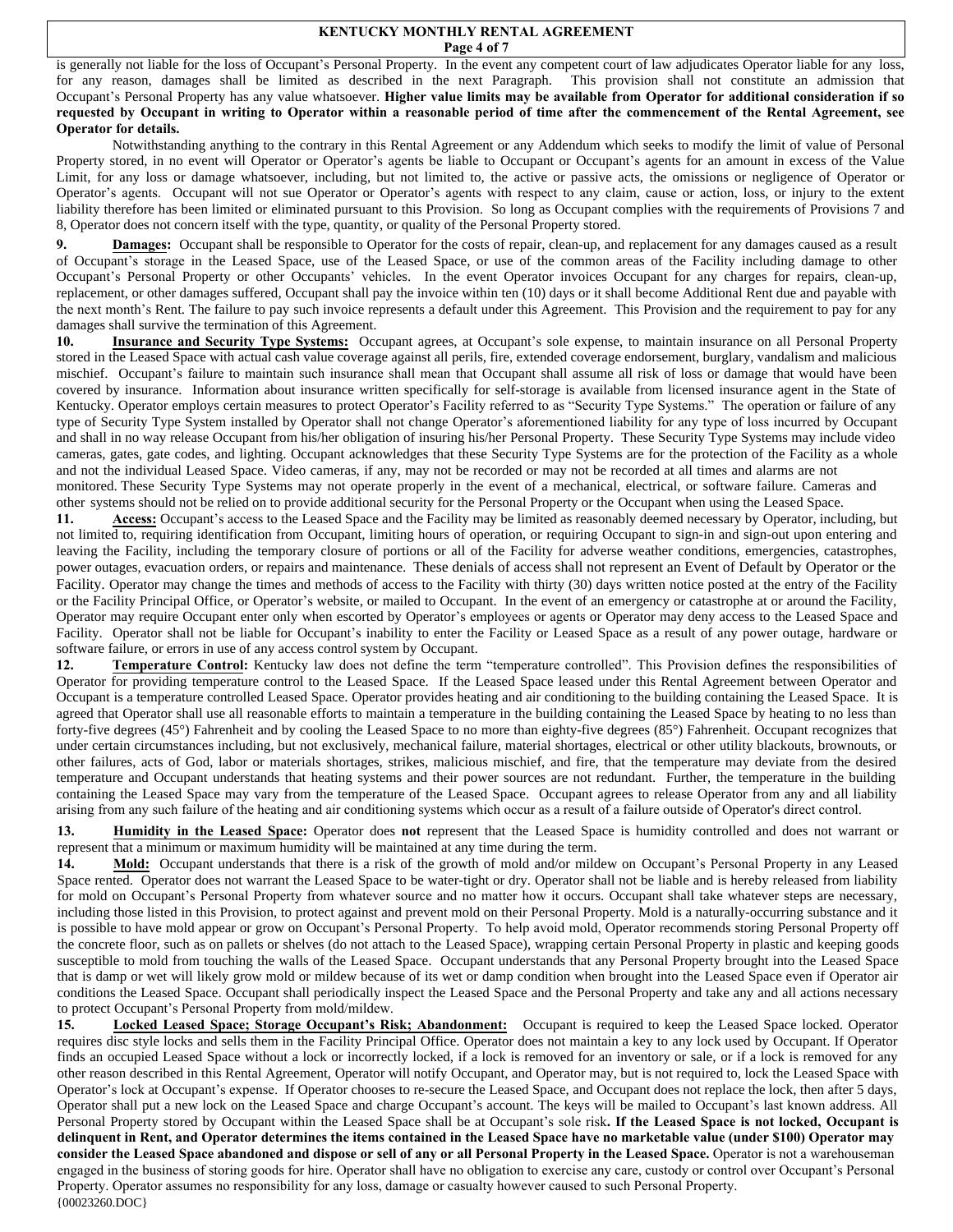#### **KENTUCKY MONTHLY RENTAL AGREEMENT Page 5 of 7**

**16. Release of Liability: Occupant releases Operator, its employees, agents, successors, and assigns from any and all liability for Personal Property damage or loss of Personal Property; for damage or loss from, as examples, fire, water, the elements, mold or mildew, Acts of God, theft, burglary, vandalism, malicious mischief, mysterious disappearance, and rodent damage; or the acts or failure to act or negligence of Operator, its employees, or agents.**

**Occupant further releases Operator, its employees, agents, successors, and assigns from any and all liability for personal injuries or** 

**death to persons including Occupant and Occupant's family or invitees arising out of Occupants use of the Leased Space and Facility. Occupant understands that this Release of Operator's liability is a bargained for condition of this Rental Agreement and Operator's consent to enter into this Rental Agreement, and that if Operator were not released from liability as set forth in Provisions 16 and 17, a much higher Rent would have to be agreed upon or Operator would not enter into this Rental Agreement.** 

17. **Indemnification; Subrogation:** Occupant agrees, on behalf of Occupant and Occupant's insurer to waive any right of subrogation of any claim of Occupant against Operator, its employees, or agents. Occupant agrees to indemnify, defend and hold Operator harmless from any and all loss, claim, demands, damage, liability, expense, fines or penalties arising out of or related in any manner to such foregoing injuries, death or losses to person or Personal Property, or damages to Occupant's Personal Property however occurring, or arising out of or related to any breach of this Rental Agreement by Occupant, Occupant's invitees or guests. Occupant shall also pay Operator for all of Operator's attorney fees incurred in enforcing any obligation under this Provision.

18. **Operator May Enter:** Operator, its employees or agents and the representatives of any governmental or quasi-governmental authority, including police and fire officials, shall have the right to remove Occupant's lock and enter the Leased Space, without notice to Occupant, to take such action as may be necessary to preserve Operator's Personal Property in the event of an Emergency, or to immediately comply with any applicable law, governmental or court order, warrant, subpoena, or to enforce any of Operator's rights. For the purposes of this Rental Agreement, "Emergency" shall be defined as any event which jeopardizes the health, safety, and/or well-being of any person or of the Facility or any of the buildings or the land appurtenant to the buildings or any other Personal Property or chattels stored at the Facility. Operator shall further have the right, on a non-emergency basis, to remove Occupant's lock and enter the Leased Space with reasonable notice to Occupant to make any repairs, replacements, other desirable improvements or conduct any inspections of Operator's Personal Property (the "Work"). Operator will endeavor to give a minimum of three days notice to Occupant of the Work and, if Occupant is available, will schedule an appointment with Occupant to remove Occupant's lock to allow the Work. If Occupant is unavailable or unable to provide Operator access, Operator may cut or remove and replace the lock after the Work has been completed with a lock of similar or better quality and the keys shall be sent as described in Provision 15. Occupant is notified that Operator complies with all search warrants and subpoenas for Occupant information.

19. Responsibility to Inspect the Leased Space. Occupant shall immediately notify Operator should Occupant become aware of any noxious odors, sounds, or other conditions, including without limitation, the presence of any mold or similar condition in Occupant's Leased Space emanating or spreading from or through any other the Leased Space. Upon receipt of such notification, or should Operator become aware of such conditions, Operator may, notwithstanding anything to the contrary to this Agreement, enter Occupant's Leased Space without notice to make any such necessary inspection, repair, or alteration. Should any such conditions result from Occupant's use of the Leased Space or from a breach by Occupant of the terms of this Agreement, all costs and expenses incurred by Operator in addressing such conditions shall be paid by Occupant on demand and if not paid, shall become Additional Rent. Further, Occupant has inspected the Leased Space and this Rental Agreement and agrees that the Leased Space number provided on the Rental Agreement matches the Leased Space number on the door or wall of the Leased Space rented and inspected by Occupant.

### **20. Operator's Lien: Pursuant to the Kentucky Self-Service Storage Act of 1988 upon Occupants storage of Personal Property in the Storage Unit Operator has a lien against Occupant on such Personal Property for all Rent, labor or other charges and for any expenses reasonably incurred in the sale of Occupant's Personal Property.**

21. Defaults; Operator Remedies: If Occupant breaches any term or condition of this Rental Agreement (a "Default"), Operator in addition to such other rights it may have under this Rental Agreement and law shall have the right to terminate this Rental Agreement. If Occupant fails to pay any Rent or other charges when due or if the Rental Agreement is terminated by Operator for cause, Operator may: (i) deactivate the gate access One (1) day after Occupant is in Default; (ii) overlock or otherwise place a device to prevent Occupant's access to the Leased Space, once Occupant is in Default for Five (5) days, and the placement of Operator's overlock or other deactivation device, along with any written notice sent to Occupant, shall serve as constructive notice that Operator has not received Rent from Occupant for the current term; (iii) remove Occupant's lock and access the Leased Space; however, Rent and other charges shall continue to accrue after overlock or lock removal until the Leased Space is sold or Occupant cures the default; (iv) inventory and/or take possession if desired, of the Personal Property located in the Leased Space; (v) sell or dispose of the Personal Property in the Leased Space as permitted by law; or (vi) pursue any and all remedies available, at law or equity, including a forcible entry and detainer action against Occupant. The act of overlocking/denying access or removing Occupant's lock shall not constitute an election of a remedy by Operator, and shall not constitute Operator taking possession of, or a bailment over, the Personal Property. The obligation to pay Rent and other charges shall not be terminated by the overlock or lock removal. If Occupant is in default and is overlocked or if the lock is cut and replaced with Operator's lock, Operator is not required to remove the overlock or take off Operator's lock (after lock cut) until 3 business days after payment has been made in full. Operator reserves the right not to remove its replacement lock until Occupant is present and replaces the lock with Occupant's own new lock, or Operator in its sole discretion can remove its lock leaving the Leased Space unlocked. In any case Operator shall not be liable to Occupant for any damages Occupant suffers as a result of not being able to get access to the Leased Space after late payment arising from failure to immediately remove Operator's lock or overlock. In the event of default, Occupant forfeits any concessions received and rent for the Leased Space shall automatically increase to the current market rate. If Occupant does not sign the Rental Agreement, Operator may treat this as an Event of Default and overlock the Leased Space.

All remedies available to Operator shall be cumulative and the exercise of one or more remedies shall not exclude or waive Operator's rights as to any other remedy.

22. Notices: Except as otherwise required by law, all notices under this Rental Agreement from Operator to Occupant shall be mailed by first class U.S. mail, postage pre-paid, to Occupant's last known address, or e-mailed to the e-mail address provided by Occupant in the Terms and Conditions and shall be conclusively presumed to have been received by Occupant three (3) business days after mailing, or upon emailing. All notices from Occupant to Operator shall be mailed by first class U.S. mail, postage pre-paid, to Operator, at the Facility Principal Office Mailing Address listed on the first page of this Rental Agreement. Occupant is responsible for notifying Operator in writing, **via certified mail return receipt requested to the Facility Address; or in person on a form prescribed by Operator, at the Facility Kiosk, (if available) or, via the Facility website with a password, if the feature is available, of any change in Occupant's address or of intent to vacate at the end of the term.**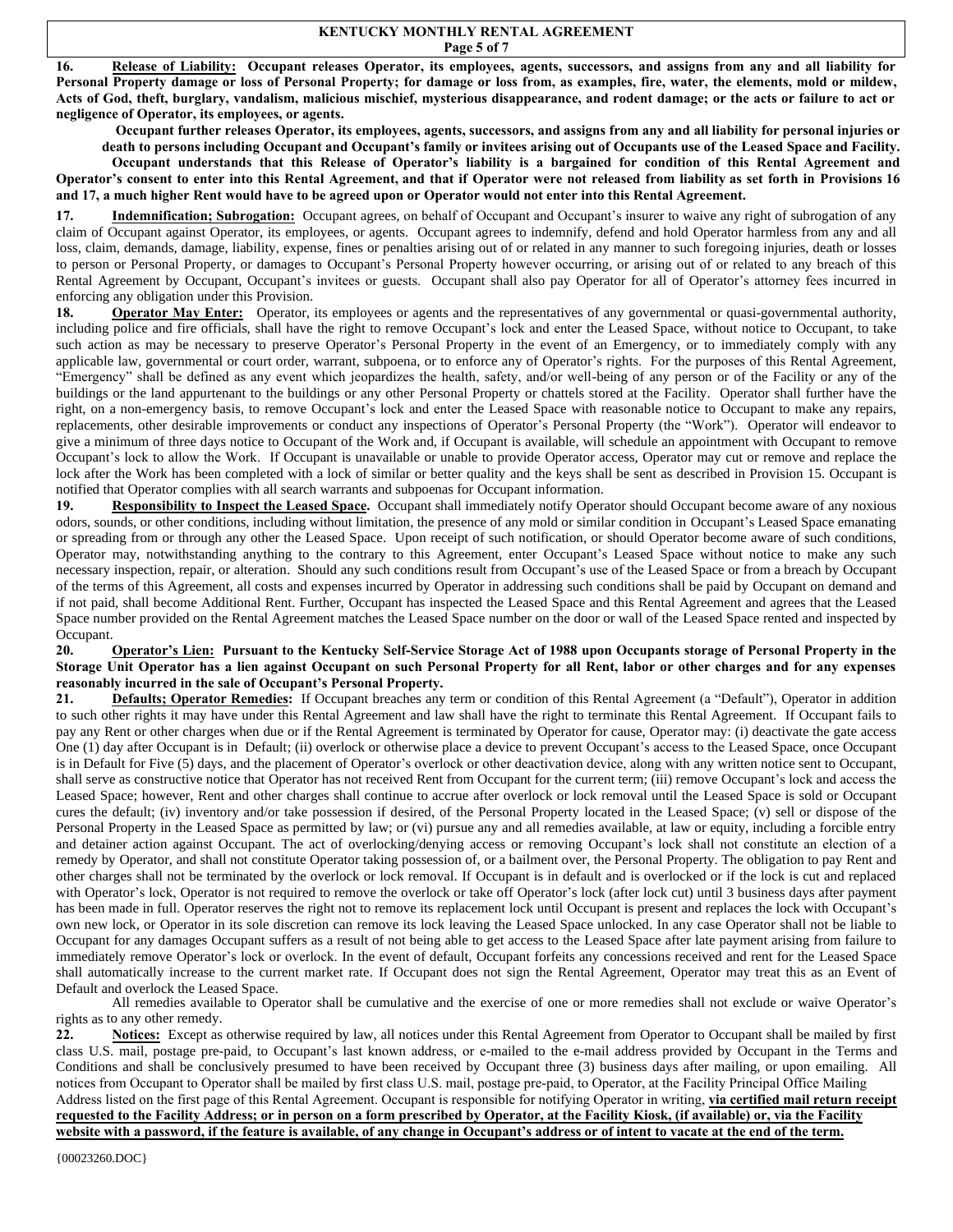#### **KENTUCKY MONTHLY RENTAL AGREEMENT Page 6 of 7**

## 23. **Partial Payments or Payment in the Event of Default:** Partial payments shall not be accepted.

**24. Assignment and Subletting:** Occupant may not assign its rights under this Rental Agreement or sublet the Leased Space without the prior written consent of Operator. This Rental Agreement shall be binding upon the heirs, assigns, executors, administrators, representatives and successors of the parties hereto.

**25. Governing Law; Jury Trial; Severability:** This Rental Agreement shall be governed by the laws of the Commonwealth of Kentucky without regard to its conflict of laws provisions. Operator and Occupant agree to waive their respective rights to trial by jury of any cause of action, claim, counterclaim or cross complaint in any action arising out of or connected in any manner with this Rental Agreement, including any action for bodily injury, death or Personal Property damage. Operator and Occupant further agree that the Federal or State courts in the County where the Facility is located in Kentucky shall have exclusive jurisdiction for any litigation related to this Rental Agreement. If any part or provision of this Rental Agreement is determined to be unenforceable by a court of law, the parties agree that all remaining parts or provisions of this Rental Agreement shall remain in effect and be valid and enforceable.

**26. Entire Agreement:** This Rental Agreement is the entire agreement between the parties and supersedes any and all prior oral or written representations or agreements and may be modified only in a writing signed by Occupant and Operator. The pre-printed terms of this Rental Agreement may only be modified in writing signed by the General Manager of the Facility.

**27. Counterparts, Headings and Gender:** This Rental Agreement may be executed in one or more counterparts, each of which shall be deemed an original and when taken together shall constitute one Rental Agreement. The headings in this Rental Agreement are for the convenience of both parties. In the event of any conflict between the heading and the language of the term, the language of the term shall control. Whenever the context so indicates the masculine, feminine or neuter gender and the singular or plural number shall be deemed to include the others.

**28. Agreement to Mediate:** Realizing that in Self-Storage relationships there is always a possibility of differences of opinion or other disagreements and that what is most important is to resolve any disputes amicably, quickly, inexpensively and professionally and to return to business as soon as possible, it is with that spirit of cooperation that Operator and Occupant pledge to resolve differences and to use the procedures specified in this Rental Agreement. Therefore, Operator and Occupant agree as follows: with the exception of non-payment of Occupant's Rent and Operator's right to conduct a lien sale, declare an abandonment, or evict as a result of Default under this Rental Agreement, or apply the security deposit, if any; that any litigation, claim, dispute, suit, action, controversy, proceeding or otherwise (''claim'') between or involving Operator and Occupant, whether arising out of or relating in any way to this Rental Agreement and/or any other document, any alleged breach of any duty, or otherwise will be submitted to non-binding mediation for a minimum of eight hours before any mediation organization approved by Operator and Occupant located within 15 miles of the Facility. In the mediation, Operator and Occupant shall each be represented by an individual authorized to make binding commitments on their respective behalves and may be represented by counsel. In addition, Operator and Occupant may, with permission of the mediator, bring such additional persons as are needed to respond to questions, contribute information and participate in the negotiations. The fees and expenses of the mediator and/or mediation organization shall be shared equally by Operator and Occupant. The mediator shall be disqualified as a witness, consultant, expert or counsel for any party with respect to the dispute and any related matters.

**29. Agreement to Arbitrate**: In the event the parties are unable to resolve any dispute by mediation, the parties agree that such claims shall then be resolved by final and binding arbitration in front of a single mutually agreeable arbitrator as administered by the American Arbitration Association (AAA) under its applicable arbitration rules for expedited arbitration. The election by either party for binding arbitration may be made at any time, shall be in writing and shall be served on the other party in the manner prescribed in this Rental Agreement for the giving of notices. All such arbitration proceedings shall take place at such location as is specified by Operator. Each party shall bear its own costs and fees, including travel expenses, out-of-pocket expenses (including, but not limited to, copying and telephone), witness fees, and attorney's fees and expenses. The fees and expenses of the arbitrator, and all other costs and expenses incurred in connection with the arbitration, shall be shared and borne equally by the Occupant and Operator.

**30. Operator's Employees:** In the event Occupant requests any of Operator's employees to perform any services for Occupant, it shall be done at Occupant's own risk as Occupant's agent, regardless of whether payment is made for said service(s). Occupant agrees to release, hold harmless and indemnify Operator for any loss, charge or injury Occupant may suffer related to the use of Operator's employees. Occupant further agrees that his/her interactions with Operator's employees will be respectful and courteous. Any foul or abusive language or threatening behavior directed toward any employees or Operator shall be grounds for immediate termination of the Rental Agreement by Operator.

**31. Warranty of Information:** Occupant warrants all information given in this Rental Agreement or any application preceding this Rental Agreement is complete, true and accurate at the time of this Rental Agreement.

**32.** Occupant's Acceptance of the Leased Space "AS IS". Occupant inspected or had the right to inspect the Leased Space and Facility before signing this Rental Agreement and finds the Leased Space to be suitable for the purpose for which Occupant rents such Leased Space **and accepts the same "as is."** Operator makes no express warranties. Operator disclaims and Occupant waives all implied warranties, including but not limited to implied warranties of merchantability and fitness for a particular purpose to the fullest extent permitted by law. Occupant acknowledges that Operator's Agents have no authority to make warranties, express or implied.

**33. Pest Control:** Occupant is advised that Operator may use chemicals at the Facility including around the Leased Space, for pest control. For this reason, no pets are allowed. Occupant is solely responsible for arranging, setting, and monitoring and disposing of any pest control devices within the Leased Space. Occupant is advised to provide, set, maintain, and regularly remove, if necessary, any insect or rodent attraction/repellant/trap devices that Occupant deems necessary to protect its Personal Property from loss or damage due to insect or rodent infestations. The only extermination provided by Operator, if at all, is in common areas other than the Leased Space.

**34. The Leased Space:** By signing this Agreement Occupant acknowledges that neither Operator, nor any employee of Operator or any other person acting on Operator's behalf, has made any representation to Occupant as to the size (square footage or cubic footage) or dimensions (length, width or height) of the Leased Space, and Occupant acknowledges and agrees to the following: (a) that, prior to signing, Occupant was given the opportunity to measure the dimensions of the Leased Space; (b) that Occupant is satisfied therewith, whether or not Occupant measured the Leased Space; (c) that Occupant agrees to pay the Rent stated herein regardless of the actual size or dimensions of the Leased Space; (d) that Occupant hereby waives any and all right to bring any civil action, or other judicial or non-judicial proceeding, or to join, or participate in, any such proceeding brought by any other person, against Operator based on assertions that any difference exists between the actual size, or dimensions, of the Leased Space, and the size, or dimensions, thereof as Occupant believed existed at the time Occupant signed this Agreement; and (e) that Occupant hereby fully, and forever, Releases and Discharges Operator from any, and all liability for damages, and all other types of relief, to which Occupant otherwise would have had the right to obtain but for Occupant's having agreed to the provisions of this Provision and the Waiver and Release contained herein.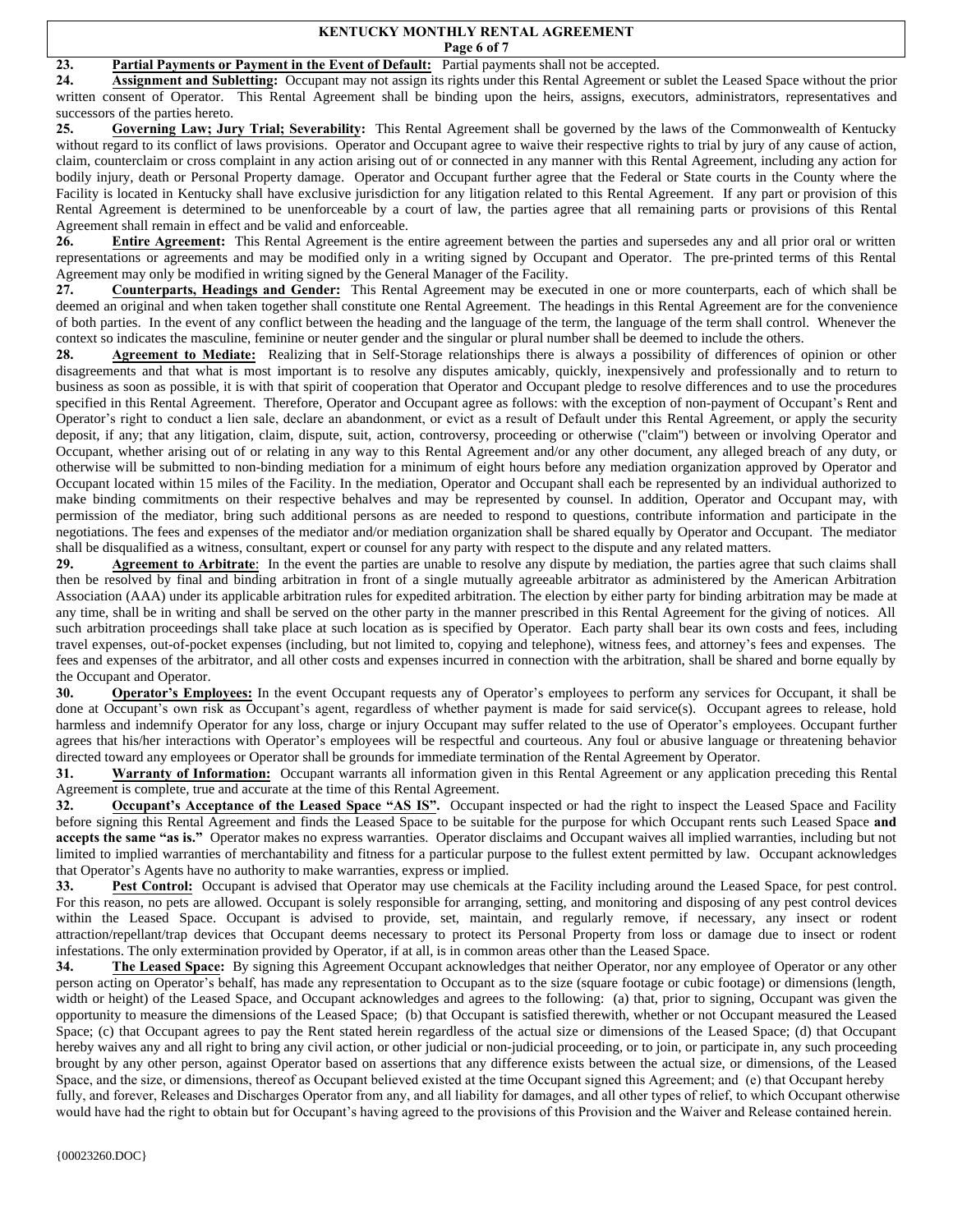#### **KENTUCKY MONTHLY RENTAL AGREEMENT Page 7 of 7**

**35. Permission to Call, Fax, Text and/or E-Mail:** Occupant recognizes Operator and Occupant are entering into a business relationship at the Facility. As such, to the extent any federal or state law prohibits Operator from contacting Occupant by phone, fax, text or e-mail, Occupant hereby consents to Operator phoning, faxing, and e-mailing Occupant and that these communications are related to the business relationship. Occupant further gives Operator permission to send text messages to Occupant's provided cell phone number for the purposes of notifying Occupant of conditions involving the Facility or Leased Space, including but not exclusively, late rent and other default issues, unless otherwise prohibited by law. Further, Occupant consents to Operator sending notices by email, including notices involving the operations of the Facility and unless prohibited by law, notices of default. For this reason, Occupant agrees to keep a current email address of record with the Operator and to notify Operator of any change in Occupant's email address.

**36.** Snow Removal: Owner, in the event of snow, only clears the common drives and parking lots, any snow or ice in front of the Rented Spaceis Renter's responsibility to remove. Owner does not plow unless the snowfall is at least Six (6) inches. Renter is advised that by clearing snow orice, Owner may create un-natural accumulations of snow or ice (such as piles of snow off the side of a snow plow), which are slippery and whichRenter must clear or step over to access the Rented Space. Further, Owner does not begin plowing operations until the snow fall has ended. Ownerdoes not warrant at any time that all snow and ice will be removed or completely clear. During snowfalls, if conditions are not deemed safe by Ownerto allow Renter on to the Facility, such access will be denied. The Owner plows drive aisles at the Facility to within no less than 20 inches from thedoor to the Rented Space or the access door to the building containing the Rented Space. Renter understands that the act of plowing will result

in additional snow being placed within the area between the plowing site and the door to the Rented Space and that it is Renter's responsibility to either safely remove the snow or ice between the plowed area of the drive aisle and the Rented Space, and to use extreme caution when crossing over the untreated area of the drive aisle between the plowing area and the door to the Rented Space, even if unnatural accumulations of snow or ice are placed in such area.

**37. Electricity:** Use of electricity at the Facility is strictly reserved to Operator at all times unless Occupant receives written permission in the form of a signed electricity addendum. Use of electricity without Operator's approval constitutes a default under This Agreement and Operator may retroactively add a charge of \$20.00 a month for any month the Leased Space has been occupied by Occupant. Operator is not liable for any damages which occur as a result of unauthorized use or Owner's electricity including disconnection of electricity, outages, or surges which may cause damage to Renter's Personal Property.

**38.** Carts: Hand Carts ("Cart") are provided for the convenience of the Renter. Renter agrees to properly use the Cart in the manner for which they were intended, including but not exclusively, loading no more than 600 lbs. of materials or property on the Cart at any one time, not

stacking property higher than 3 feet high on the Cart, and ensuring that the property placed on the Cart does not exceed the width of the Cart by more than 2 feet total. Carts are provided to Occupant solely as a courtesy, and may be out of order or Cart service may be terminated at any time without said termination representing a default under the Rental Agreement. As such, Carts are used solely at Occupant's own risk. Occupant releases, holds harmless, and agrees to indemnify Operator from any damage Occupant may suffer as a result of the use of the Cart and/or for personal injury Occupant suffers as a result of use or misuse of the Cart whether or not Occupant's actions were negligent in the use of the Cart.

**39. Loitering:** The purpose of this Rental Agreement is for renting Leased Space for the storage of Personal Property. It is agreed that in general there is no reason for Occupant to be at the Facility or in the Leased Space at any time for more than Three (3) consecutive hours. If Occupant, Occupant's guests, or invitees are in the Leased Space or at the Facility for more than Three (3) hours a day, this shall be grounds for immediate termination of occupancy.

**40. Exclusion of all Warranties:** The agents and employees of Operator are not authorized to make warranties about the Leased Space and the Facility referred to in this Rental Agreement. ORAL STATEMENTS BY OPERATOR'S AGENTS AND EMPLOYEES DO NOT CONSTITUTE WARRANTIES such statements shall not be relied upon by the Occupant and are not part of this Rental Agreement. The parties hereto agree that the IMPLIED WARRANTIES OF MERCHANTABILITY AND FITNESS FOR A PARTICULAR PURPOSE and all other warranties, expressed or implied, ARE EXCLUDED from this transaction and shall not apply to the Leased Space and the Facility, and that Occupant accepts such Leased Space and access to the Facility AS IS AND WITH ALL FAULTS.

41. Rules and Regulation: The Rules and Regulation of this Facility are incorporated herein and made a part of this Rental Agreement as if fully re-written herein. The Rules and Regulations can be changed with thirty (30) days notice as described in the Rules and Regulations, without regard for the term of this Agreement, so long as the revised Rules and Regulations apply to all Occupants and are made for the appropriate and efficient operation of the Facility. The undersigned hereby acknowledges that he/she has read and understands this Rental Agreement in its entirety (seven pages) and agree(s) to be bound by its terms and conditions.

The undersigned hereby acknowledges that he/she has read and understands this Rental Agreement in its entirety (seven pages) and agree(s) to be bound by its terms and conditions.

| "Owner":                            |  |
|-------------------------------------|--|
| Lighthouse Storage of Henderson LLC |  |
|                                     |  |

**"Occupant"** 

BY:

Signature:

Date Signed: Printed Name:

## **\*\*I HAVE READ ALL SEVEN (7) PAGES OF THIS RENTAL AGREEMENT**\*\*

{00023260.DOC}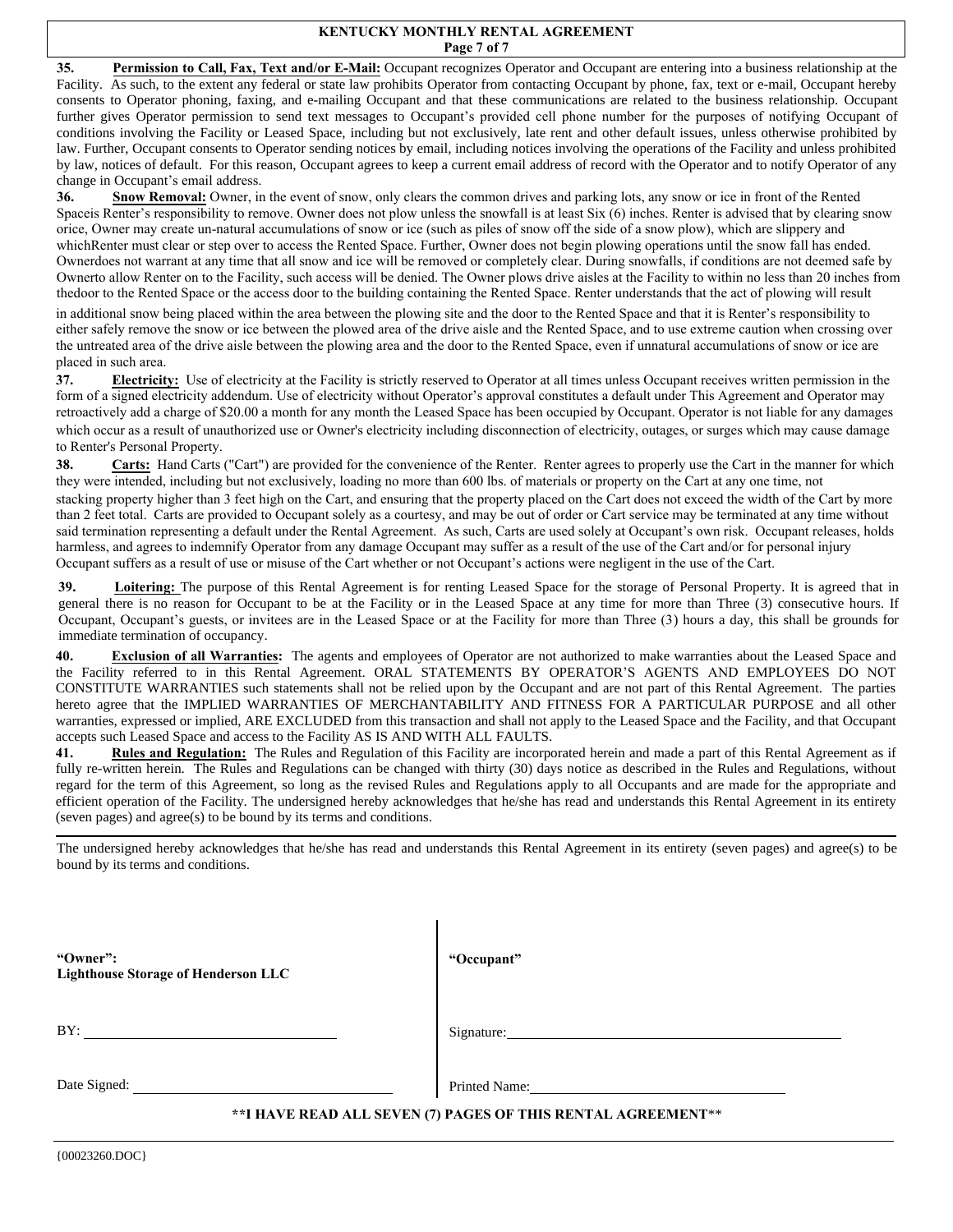### **LIGHTHOUSE STORAGE INDOOR VEHICLE STORAGE ADDENDUM**

This Addendum, made this \_\_\_\_\_\_\_\_\_ day of \_\_\_\_\_\_\_\_\_\_\_\_\_\_\_\_\_\_\_\_\_\_\_\_\_, 20\_\_\_\_\_, between Lighthouse Storage of Henderson, LLC as "Operator" and  $\alpha$  as "Occupant", is made on the same date as the Monthly Rental Agreement, and intends to amend and modify the Monthly Rental Agreement as follows:

Occupant desires to rent from Operator an enclosed self-service Leased Space for the storage of a vehicle or vessel, as listed below, hereafter referred to as "Vehicle(s)" and that generally vehicle/vessels are prohibited from being stored in the Leased Space.

### IT IS THEREFORE AGREED:

#### 1. Added to the Rental Agreement Terms and Conditions Section is the following:

#### **Additional permitted vehicles, if any, are listed on the final page of this Addendum. List all Vehicle/Vessels that may be stored in the Leased Space.**

If the name on the Vehicle registration is different than the person executing this Agreement, Operator may refuse to accept this Agreement. If Operator accepts this Agreement, storage of the Vehicle(s) requires a notarized letter of authorization from the Owner of the Vehicle(s).

The Vehicle(s)/vessel(s) to be stored is/are identified as follows:

#### **Check One:**

| Vehicle | Boat | Motorcycle | Other | $ -$<br>Year | Make | Model |
|---------|------|------------|-------|--------------|------|-------|
|         |      |            |       |              |      |       |
|         |      |            |       |              |      |       |

| Color | No.<br>_icense | State | VIN/Serial No./Hull No. |
|-------|----------------|-------|-------------------------|
|       |                |       |                         |

| Name on Title:                           |        |                    | Copy to File $\qquad$ |
|------------------------------------------|--------|--------------------|-----------------------|
| Name on Registration (Registered Owner): |        |                    | Copy to File $\qquad$ |
| Lienholder:                              | State: | Amount of Lien: \$ |                       |
| Lienholder Address                       |        |                    | Phone number          |
| Insurance Company:                       |        | Policy Number:     |                       |

(If name on the vehicle registration is different than the person executing this Rental Agreement, Operator may refuse to accept this Rental Agreement. If Operator accepts this Rental Agreement, storage of the Vehicle requires a notarized letter of authorization from the Owner of the Vehicle.)

Space # Leased (the "Leased Space")

2. Sentence #1 from Provision #1 of the Rental Agreement is hereby stricken and replaced as follows:

"This Rental Agreement for the lease of an outdoor, uncovered, non-segregated vehicle Leased Space, (the "Leased Space") for the storage of the Vehicle(s) listed in this Addendum, from Lighthouse Storage of Henderson, LLC, an Indiana Limited Liability Company (hereinafter "Operator"), at Lighthouse Storage (the "Facility") for an initial term listed above as "Term" and shall automatically renew for successive one month periods on the Renewal Date of each month hereafter unless terminated as provided for in Provisions 5, 21, and 22. ."

3. Provision 7, "Use of Leased Space and Prohibited Storage," sentence 1, is stricken and replaced as follows:

"The Leased Space shall be used and occupied for the purpose of storing the Vehicle listed in this Vehicle Storage Addendum, owned by Occupant, and no other Vehicle may be stored unless listed in this Vehicle Storage Addendum. No Vehicle may be stored which is not listed in this Addendum."

4. Provision 21 ("Defaults; Owner Remedies") is modified to add the following language to the end of the Provision: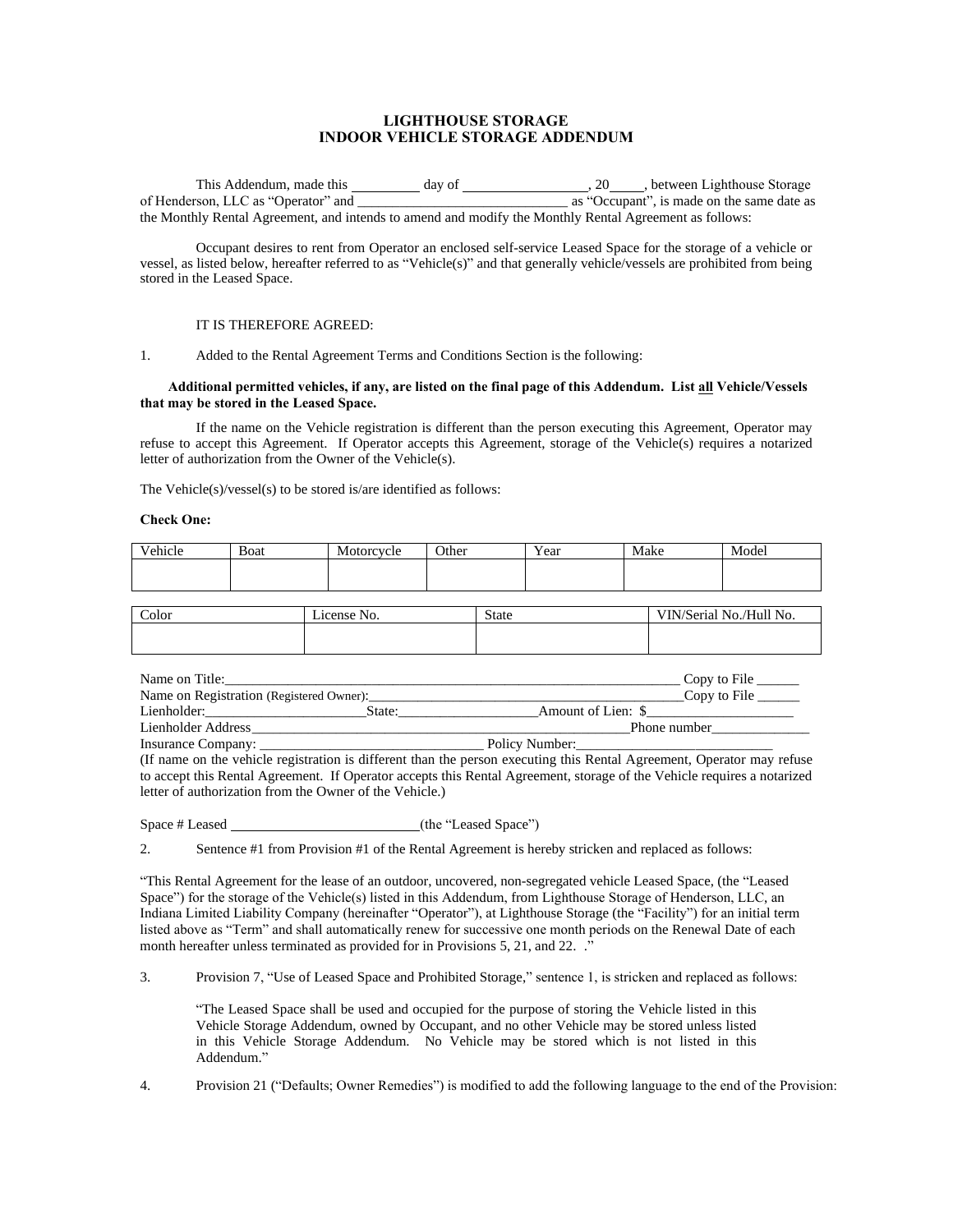"In the event the property stored by Occupant is a Vehicle and in addition to any other instances of Default herein, Operator may take any steps necessary to prevent Occupant from returning the Vehicle to the Leased Space, once removed. Once the Vehicle is removed at the request of Operator, or is removed voluntarily by Occupant, then Occupant shall lose any status of licensee to enter the Facility or Leased Space and may be considered trespassing on the land on which the Facility is located.

Alternatively, in lieu of a sale, the Operator may cause the Occupant's Vehicle to be towed or removed from the Facility once the Occupant is at least Sixty (60) days late."

5. The following Provision is added to the Rental Agreement:

**41. Indoor Vehicle Additional Terms-For Indoor Vehicle Leased Space**

(A) If the Vehicle is an RV or boat, it shall be winterized by October 1 of each year if it is not intended to be used during the winter.

(B) Occupant specifically agrees that Occupant shall not use the Leased Space for storage of any gasoline or other fuel oil, grease, or any other lubricant, tires or batteries, or any other accessories, except for such gas, oil, grease, or other lubricant as may be contained in the operating parts of the Vehicle stored in the Leased Space and in and in such case Occupant shall store the Vehicle with no gas in the tank. Occupant shall maintain a drip pan or absorbent pad designed to absorb petroleum products under the stored vehicle of sufficient size to retain any leaking fluids from the vehicle stored. Any vehicle stored must be registered, insured, and in a drivable condition.

(C) No repair or maintenance work shall be performed on any Vehicle, in the Leased Space or at the Facility, including washing or cleaning.

In the event of any conflict between the Monthly Rental Agreement and this Vehicle Storage Addendum, the provisions of the Vehicle Storage Addendum shall be controlling and shall apply.

**"Operator" "Occupant" Lighthouse Storage of Henderson, LLC**

BY: \_\_\_\_\_\_\_\_\_\_\_\_\_\_\_\_\_\_\_\_\_\_\_\_\_\_\_\_\_\_\_\_\_\_\_\_ BY:<br>Its: Authorized Agent

Date:  $\Box$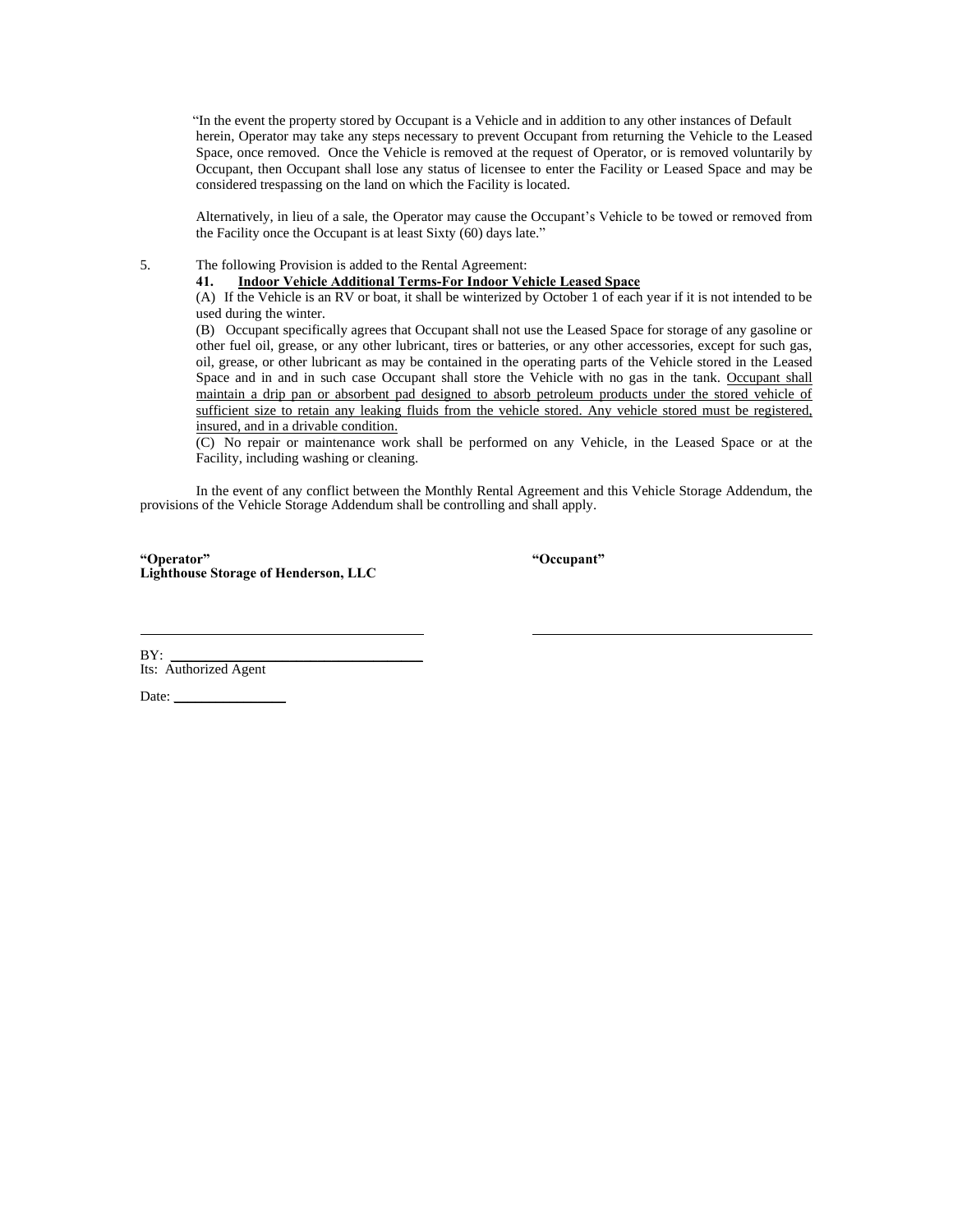## Additional Vehicle that may be stored in the Leased Space:

## **Vehicle No. 2 - Check One:**

| Vehicle Boat                      | Motor                       | Year           | Make                             | Model                           |
|-----------------------------------|-----------------------------|----------------|----------------------------------|---------------------------------|
|                                   |                             |                |                                  |                                 |
| Color                             |                             | Lic. No. State | V.I.N./Serial No.                |                                 |
|                                   |                             |                |                                  |                                 |
| Name on Title:                    |                             |                |                                  | [COPY]                          |
| Name on Registration:             |                             |                | State:                           | [COPY]                          |
|                                   |                             |                |                                  |                                 |
| Insurance Company: Policy Number: |                             |                |                                  |                                 |
|                                   |                             |                |                                  |                                 |
|                                   | Lienholder/Secured Creditor |                |                                  | Amount of Lien/Secured Interest |
| <b>Address</b>                    |                             | <b>State</b>   | Zip                              | Telephone No.                   |
|                                   |                             |                |                                  |                                 |
| Vehicle No. 3 - Check One         |                             |                |                                  |                                 |
| Vehicle Boat                      | Motor                       | Year           | Make                             | Model                           |
|                                   |                             |                |                                  |                                 |
| Color                             |                             | Lic. No. State | V.I.N./Serial No.                |                                 |
|                                   |                             |                |                                  |                                 |
| Name on Title:                    |                             |                |                                  | [COPY]                          |
| Name on Registration:             |                             |                | <b>Example 2.1 State:</b> State: | [COPY]                          |
|                                   |                             |                |                                  |                                 |
|                                   |                             |                |                                  |                                 |
|                                   |                             |                |                                  |                                 |
|                                   | Lienholder/Secured Creditor |                |                                  | Amount of Lien/Secured Interest |
| <b>Address</b>                    |                             | <b>State</b>   | Zip                              | Telephone No.                   |

**List all Vehicle/Vessels that may be stored in the Leased Space.**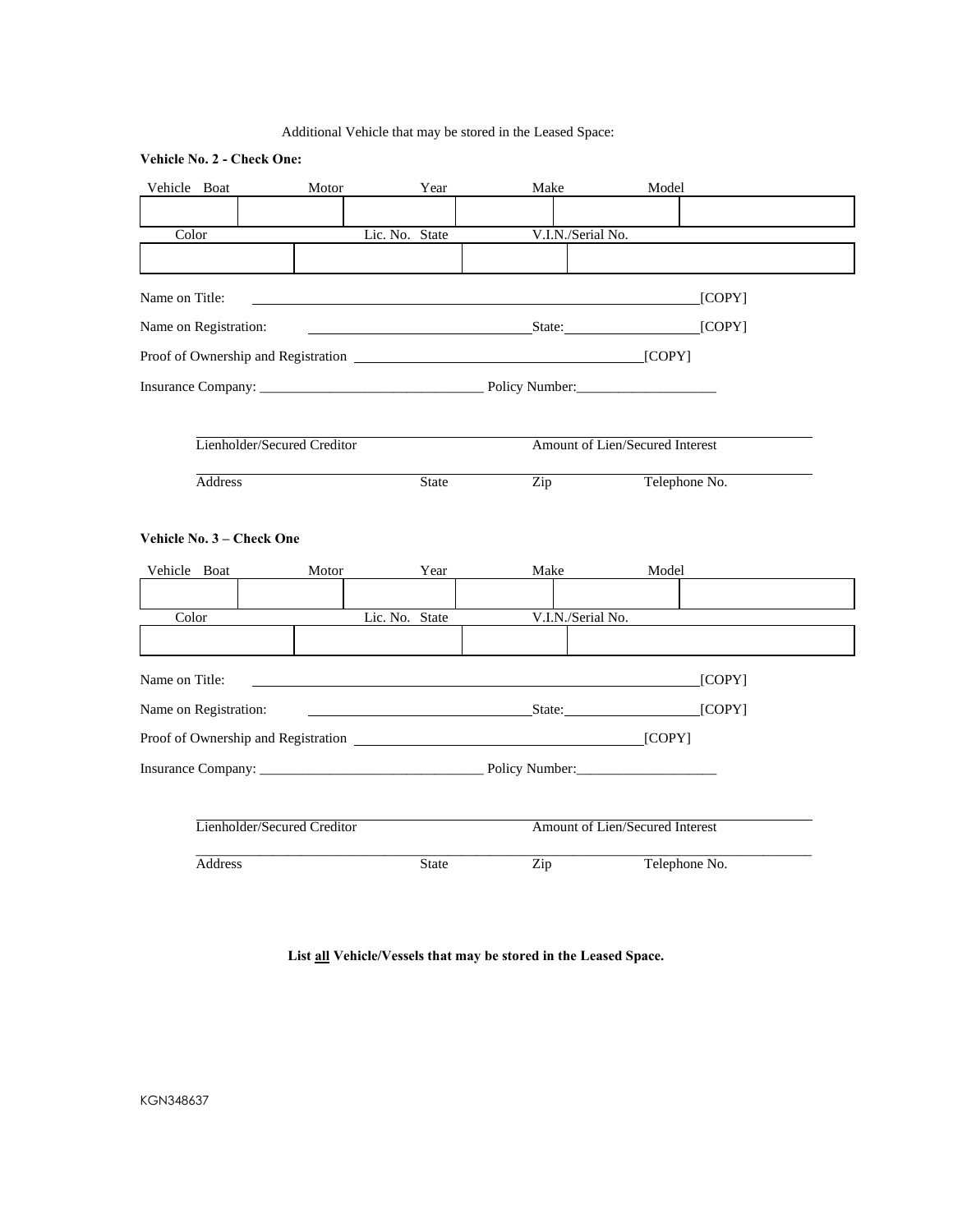# **LIGHTHOUSE STORAGE KENTUCKY OUTDOOR VEHICLE STORAGE RENTAL AGREEMENT**

|                            |                                                                      |                                                                                                                  | Page 1 of 7                                                              |                      |                |                                                                                                                                                                                                                                                                                                                                     |  |
|----------------------------|----------------------------------------------------------------------|------------------------------------------------------------------------------------------------------------------|--------------------------------------------------------------------------|----------------------|----------------|-------------------------------------------------------------------------------------------------------------------------------------------------------------------------------------------------------------------------------------------------------------------------------------------------------------------------------------|--|
|                            |                                                                      |                                                                                                                  |                                                                          |                      |                | NOTICE TO OCCUPANT: THE OPERATOR OF A SELF-SERVICE STORAGE FACILITY HAS A LIEN ON ALL PERSONAL PROPERTY<br>STORED WITHIN EACH LEASED SPACE FOR RENT, LABOR, OR OTHER STORAGE CHARGES, AND FOR EXPENSES REASONABLY<br>INCURRED IN ITS SALE AS PROVIDED UNDER THE KENTUCKY SELF-SERVICE STORAGE ACT OF 1988, KRS 359 SECTION 200 ET   |  |
| SEQ.<br>DEFAULT.           |                                                                      |                                                                                                                  |                                                                          |                      |                | NOTICE: THE PROPERTY STORED IN THE LEASED SPACE MAY BE SOLD TO SATISFY THE LIEN IF THE OCCUPANT IS IN                                                                                                                                                                                                                               |  |
|                            |                                                                      | TERMS AND CONDITIONS OF THIS RENTAL AGREEMENT:                                                                   |                                                                          |                      |                |                                                                                                                                                                                                                                                                                                                                     |  |
| A)                         |                                                                      |                                                                                                                  | (the "Occupant")                                                         |                      |                |                                                                                                                                                                                                                                                                                                                                     |  |
| B)                         | Name                                                                 |                                                                                                                  |                                                                          |                      | E-mail address |                                                                                                                                                                                                                                                                                                                                     |  |
|                            | <b>Street Address</b>                                                |                                                                                                                  | City                                                                     | <b>State</b>         | Zip            |                                                                                                                                                                                                                                                                                                                                     |  |
| $\mathcal{C}$              | Telephone No.                                                        |                                                                                                                  | Cell Phone No.                                                           | Driver's License No. | State          |                                                                                                                                                                                                                                                                                                                                     |  |
| D)                         | <b>SSN</b>                                                           |                                                                                                                  | Date of Birth                                                            |                      |                |                                                                                                                                                                                                                                                                                                                                     |  |
| E)                         | Employer                                                             |                                                                                                                  | Address                                                                  |                      | Telephone No.  |                                                                                                                                                                                                                                                                                                                                     |  |
| F)                         | Occupant. If no one, write "none"):                                  |                                                                                                                  |                                                                          |                      |                | Alternate Person to whom Operator can send notices to (including default notices if Operator cannot reach Occupant. Do not list someone living with                                                                                                                                                                                 |  |
|                            | Name                                                                 | Address                                                                                                          | City                                                                     |                      | State          | Zip                                                                                                                                                                                                                                                                                                                                 |  |
|                            | Telephone No.                                                        |                                                                                                                  | Cell Phone No.                                                           |                      | Email          |                                                                                                                                                                                                                                                                                                                                     |  |
| $\mathbf{G}$               | permanently incapacitated.                                           | Occupant has authority to charge as described in Provision #3 below:                                             |                                                                          |                      |                | parent, or child over 18 to have access to the Leased Space if such person signs an affidavit that Occupant is deceased, incarcerated, permanently missing or<br>Autopay: Occupant has chosen to provide Operator this credit/debit card information on a credit/debit card owned by Occupant or upon which                         |  |
|                            |                                                                      |                                                                                                                  |                                                                          |                      |                |                                                                                                                                                                                                                                                                                                                                     |  |
| H)<br>at a                 |                                                                      |                                                                                                                  |                                                                          |                      |                | Occupant authorizes Operator to deduct the Rent and other charges due from Occupant's ____Checking account or _____ Savings account located<br>All other terms and conditions of Provision #3 apply. (If checking account, attach a copy of a voided check.)                                                                        |  |
| Insurance:<br>Merchandise: | Monthly Rent:<br><b>Administration Fee:</b><br>Total Due at Signing: |                                                                                                                  | Approximate Size: _______ X ______<br>Gate Access Code:<br>Lease Number: |                      |                |                                                                                                                                                                                                                                                                                                                                     |  |
|                            |                                                                      | contains less square feet than stated. Occupant is renting the Leased Space by the space not by the square foot. |                                                                          |                      |                | The description of the Leased Space is for identification purposes only, there shall be no adjustment in the Rent payable hereunder and the Rental Agreement<br>shall remain in full force and effect if the Leased Space actually contains more or less square feet than set forth herein and no refund is due if the Leased Space |  |

### **NOTICE TO OCCUPANT:** DO NOT SIGN THIS RENTAL AGREEMENT BEFORE OCCUPANT READS IT, FULLY UNDERSTANDS, AND AGREES TO ABIDE BY THE TERMS, COVENANTS AND CONDITIONS HEREIN. THIS RENTAL AGREEMENT IS SEVEN (7) PAGES LONG.

**REMIT PAYMENT AND NOTICES TO OFFICE ADDRESS:**

Lighthouse Storage 1440 10th Street Tell City, IN 47586 (270) 297-4000

**•RENTER MUST NOTIFY THE OFFICE AT LIGHTHOUSE STORAGE, IN WRITING, OF ANY ADDRESS CHANGE (SEEPROVISION 22) AND OF ANY INTENT TO VACATE AT LEAST 30 DAYS BEFORE THE RENEWAL DATE.**

**•RENT IS DUE ON THE RENEWAL DATE.**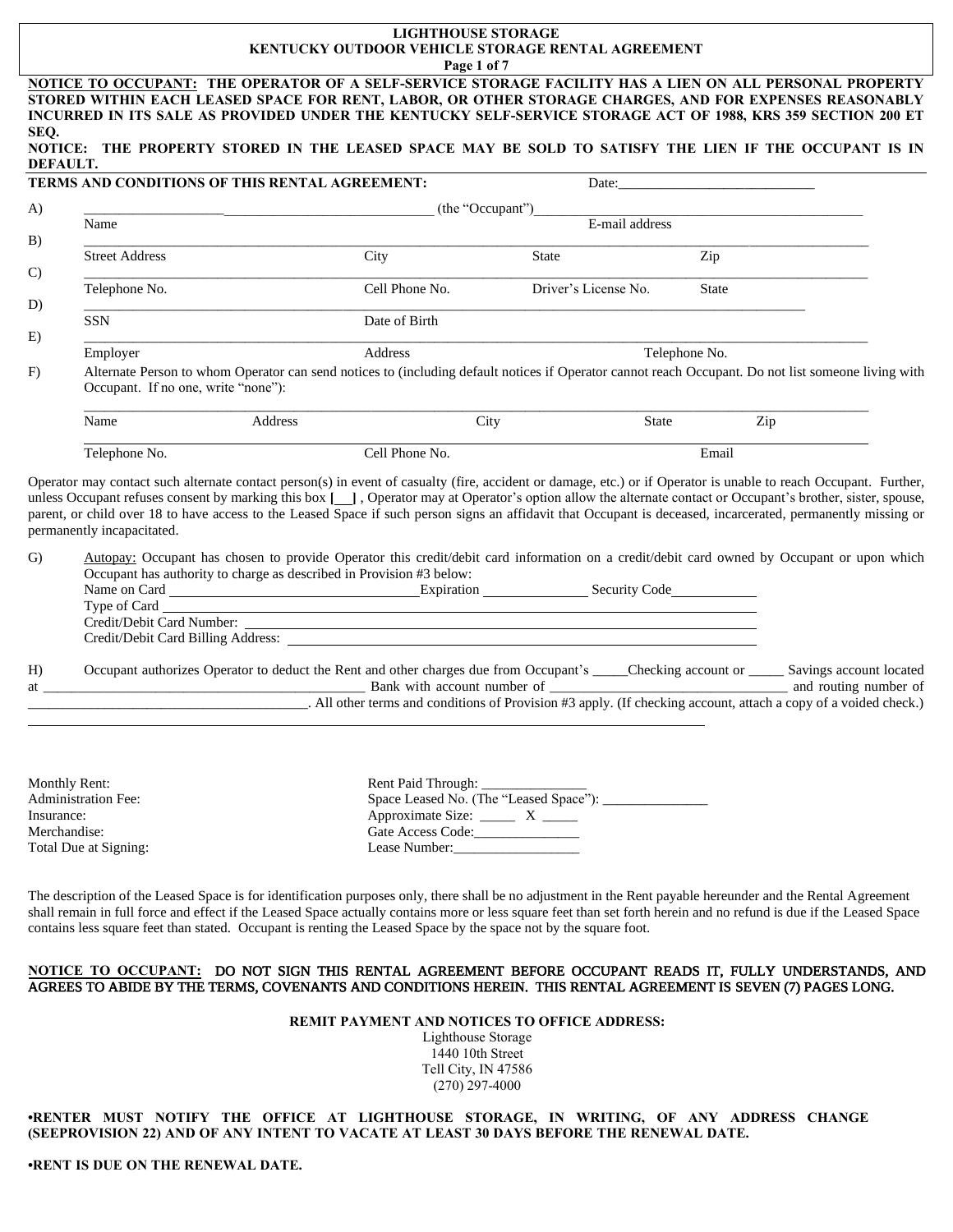| <b>LIGHTHOUSE STORAGE</b><br><b>KENTUCKY OUTDOOR VEHICLE STORAGE RENTAL AGREEMENT</b><br>Page 2 of 7                                                              |                                                                                                                                                                                                                                                                                                                                   |  |  |  |
|-------------------------------------------------------------------------------------------------------------------------------------------------------------------|-----------------------------------------------------------------------------------------------------------------------------------------------------------------------------------------------------------------------------------------------------------------------------------------------------------------------------------|--|--|--|
| PHYSICAL LOCATION WHERE PERSONAL PROPERTY IS<br><b>STORED:</b><br>Lighthouse Storage of Henderson:<br>2429 US Hwy 60 E<br>Henderson, KY 42420<br>$(270)$ 297-4000 | Is Occupant in, or a Spouse/Dependent of, someone in Active Duty or<br>Reserve military service, including National Guard?<br>$Yes \lceil \rceil$<br>Nof <sub>1</sub><br>and Phone No.: ( )<br>Military $ID #:$ XXX-XX-<br>Titled Vehicle Stored? [ ] YES [ ] NO<br>Monthly Invoices or Receipt mailed _____ (\$2.00 Service Fee) |  |  |  |
|                                                                                                                                                                   |                                                                                                                                                                                                                                                                                                                                   |  |  |  |

### **Motor Vehicle/Vessel to be Stored (hereinafter "Vehicle")**

| Check One:            |      |                                                    |              |      |                    |                            |  |
|-----------------------|------|----------------------------------------------------|--------------|------|--------------------|----------------------------|--|
| Vehicle               | Boat | Motorcycle                                         | Other        | Year | Make               | Model                      |  |
|                       |      |                                                    |              |      |                    |                            |  |
| Color                 |      | Lic. No.                                           | <b>State</b> |      |                    | V.I.N./Serial No./Hull No. |  |
|                       |      |                                                    |              |      |                    |                            |  |
| Name on Title:        |      |                                                    |              |      |                    | Copy to File               |  |
| Name on Registration: |      |                                                    |              |      |                    | Copy to File               |  |
| Lienholder:           |      |                                                    | State:       |      | Amount of Lien: \$ |                            |  |
| Lienholder Address    |      | Phone number                                       |              |      |                    |                            |  |
| Insurance Company:    |      | Policy Number:<br>$\lfloor$ Copy to File $\lfloor$ |              |      |                    |                            |  |

(If name on the vehicle registration is different than the person executing this Rental Agreement, Operator may refuse to accept this Rental Agreement. If Operator accepts this Rental Agreement, storage of the Vehicle requires a notarized letter of authorization from the Operator of the Vehicle.)

**Additional permitted Vehicles, if any, are listed on the final page of this Rental Agreement. List all Vehicles that may be stored in the Leased Space**.

1. **Month-to-Month Term and Renewal:** This Rental Agreement for the lease of an outdoor, uncovered, non-segregated vehicle Leased Space, (the "Leased Space") from Lighthouse Storage of Henderson, LLC, an Indiana Limited Liability Company, (hereinafter "Operator"), at Lighthouse Storage (the "Facility") for an initial term listed above as "Term" and shall automatically renew for successive one month periods on the First day of each month hereafter unless terminated as provided for in Provisions 4, 20, and 21. Operator may increase Rent or other fees and charges for the Leased Space or terminate the Rental Agreement with fifteen (15) days advance written notice to Occupant. **A one (1) full calendar month minimum term is required.**

**2. Rent is Due on the Renewal Date:** Rent in the amount stated above on the Terms and Conditions and Additional Rent defined as, including by not exclusively, default charges, clean up charges, dumpster charges, damages to the Leased Space or Facility, and other unpaid fees or charges, shall be payable monthly to Operator in advance, without demand or notice, on the Renewal Date during the term of this Rental Agreement and any extensions or renewals. The first renewal of this Rental Agreement is the date stated in the Terms and Conditions section as "Renewal Date." Money orders are never accepted for payment of Rent or Additional Rent. Occupant agrees to pay Rent and Additional Rent: in person at the Facility Office, Note: the Office Address may not be the same address as the physical location of the Facility in which case all correspondence and Rent is paid at the Office Address; by mail to the Office Address by the Facility after hours payment box "Drop Slot" if this is a feature at this location, by the 24 hour rental center "Kiosk" if an available feature at this Facility; or with a credit card which may be used in the following ways: the Kiosk, if an available feature at this Facility; by calling the office or; by calling the call center number listed in the Terms and Conditions Section; by advance written authorization; or by Operator's website www.LighthouseStorage.net (Occupant will be able to set up a password). **Notice: Occupant shall not deliver notice of change of address or Rent in the form of cash into the Facility** when the office is closed, under the office door, or the drop slot, nor mail cash to the office. It is expressly agreed that Operator does not send monthly invoices. Occupant may request monthly invoices by checking the box marked "Monthly Invoice" above. A Two Dollar and Fifty Cent (\$2.50) service charge shall be included in each invoice for this option. Occupant shall not fail to pay Rent because Occupant does not receive an [invoice. Operator may require](http://www.lighthousestorage.net/) payments of Rent to be in the form of cash, money order or cashier's check in the event Occupant is in Default or has any payment due Operator returned for any reason, including insufficient funds, or credit/debit card charge back, or once Occupant is Thirty (30) or more days late, and Operator shall refuse a check the month after the first check has been returned and Operator refuses all checks if Occupant has had on second (2) check returned for any reason for a minimum of one (1) year. **Notice: access to pay by Occupant's website or Kiosk is disabled if Occupant is more than Thirty (30) days delinquent.** Any Rent payment made by the internet or Kiosk must be in the full amount due at the time of payment. If less than full payment is made over the internet or kiosk, said payment shall be deemed automatically refused and any sums submitted shall be returned to Occupant at Occupant's last known address, even if Occupant obtains a receipt from the Kiosk or internet site. All delinquencies in excess of forty (40) days late must be cured by cash, cashier's check, or certified check. However, no payments can be made within ten (10) days of a lien sale unless said payment is made directly to the Operator, at the Facility, in cash or by certified check only. **Rent is non-refundable.**

**3. Credit/Debit Card/ACH Authorization for Payment of Rent and Other Charges:** Occupant has authorized Operator to automatically charge or debit the credit/debt card referenced in Summary Provision "G" of the Terms and Conditions section of the Rental Agreement (which is owned by the Occupant or upon which Occupant has authority to charge) or alternatively Occupant has authorized payment by ACH from the account listed in Summary Provision "H" on the First Day of each month, or as soon as reasonably practicable thereafter, the amount stated in the Terms and Conditions as Rent and Additional Rent to the credit card or bank account, for each and every month Occupant continues to occupy the Leased Space. This authorization shall continue and include any increases in Rent and other charges assessed to the Occupant. In any circumstance, in the event Occupant terminates this authorization or the Rental Agreement owing any Rent, Additional Rent, or other charges due to Operator, Operator may charge/debit the credit card listed, or may ACH Occupant's bank account, any sum due and owing upon termination including, but not exclusively, damages to the Space or Facility, any default charges, clean up charges, and disposal charges. The authorization to charge/debit Rent or other charges shall survive if any sums are due and owing at the time of the termination of the charge/debit authorization or the termination of the Rental Agreement. Payment by credit card to cure a Rent delinquency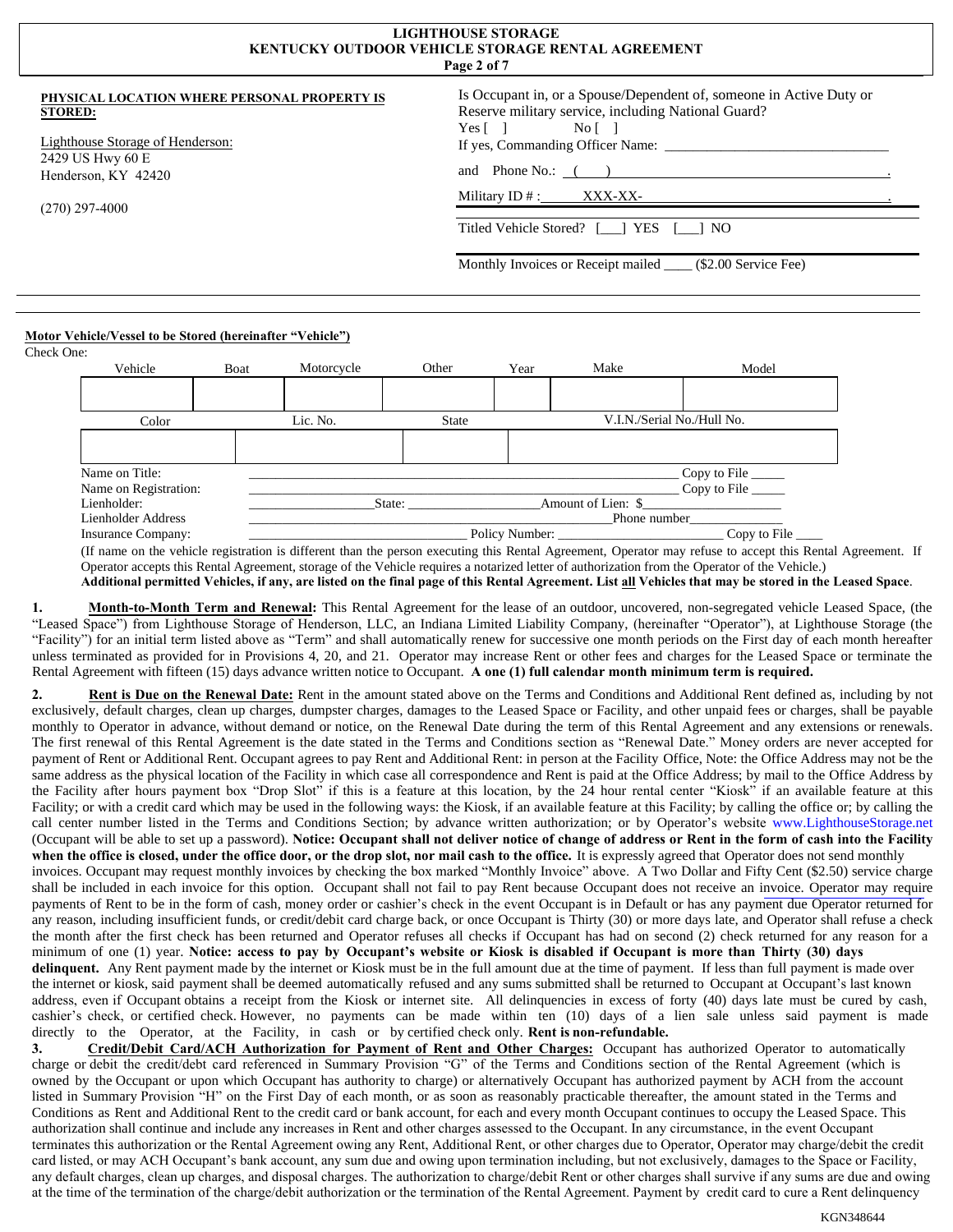#### **LIGHTHOUSE STORAGE KENTUCKY OUTDOOR VEHICLE STORAGE RENTAL AGREEMENT Page 3 of 7**

in excess of forty (40) days can only occur if Occupant presents a credit card in Occupant's own name, in person, at Operator's office or, if owned by someone other than Occupant, than the card Operator must be present at Operator's office. No credit card payments are accepted under any circumstance once Occupant is within ten (10) days of the lien sale. It is Occupant's responsibility to notify Operator of any new or updated account information if the bank account or credit card information changes (including updating an expiration date on a credit card.) Occupant shall be charged late fees and other default charges if the credit card payment or the ACH is not approved by Occupant's bank/credit card provider.

**4. Administration Fee:** Contemporaneously with the execution of the Rental Agreement Occupant has paid to Operator a non-refundable Administration Fee in the amount listed in the Terms and Conditions section of the Rental Agreement above. The Administration Fee is intended to defray some of the initial set-up, preparation costs and other expenses incurred in entering into a new self-storage Rental Agreement. This Administration Fee is nonrefundable under any circumstances.

**5. Termination.** Occupant may terminate this Rental Agreement at any time if all Rent and charges are paid in full through the end of the Term (end of the month) and Occupant notifies Operator of Occupant's intent to vacate at least thirty (15) days before move out. If such notice is not given, Operator may presume Occupant still occupies the Leased Space. Operator may terminate this Rental Agreement by giving Occupant Fifteen (15) days written notice prior to the end of the Term. Operator may give shorter notice if Occupant is engaged in illegal activity, or if Occupant is deemed to be residing in the Vehicle in the Leased Space. No refunds of partial months are made if Occupant vacates the Leased Space before the end of the term. If proper notice is not if given, a Fifteen (\$15.00) dollar fee for any Leased Space with Rent of less than \$60.00 per month and a Twenty-Five (\$25.00) Dollar fee for any Leased Space with monthly Rent equal to or greater than \$60.00 per month shall be charged. Operator may give Rent shorter termination notice for illegal activity by Occupant or Occupant's guests in the Leased Space or at the Facility. Failure to give proper notice shall be grounds for deduction of Rent from Occupant's Security Deposit. The Leased Space shall be left broom clean, free of trash, Occupant shall remove the Vehicle(s) and any Personal Property (or additional Rent may accrue). Occupant shall fully vacate by the date stated in Occupant's or Operator's Notice. Operator charges and Occupant is responsible for a Fifty Dollar (\$50.00) per person, per hour charge for cleaning the Leased Space, minimum one (1) hour, plus costs including any disposal fees, if Operator must remove the Vehicle or Personal Property and/or clean the Leased Space.

**6.** Other Charges and Fees: Occupant is in Default if Rent is not paid by the First of the Month, and any Rent accepted thereafter shall be at the sole discretion of the Operator. If Occupant is in default, the following fees shall be charged:

| Late Fee (4th day late) each month               | \$15.00                                   |
|--------------------------------------------------|-------------------------------------------|
| Written Late Notice (17th day late)              | \$15.00                                   |
| Written Notice of Default Charge (30th day late) | \$50.00                                   |
| Lock Cut (30th day late)                         | \$45.00                                   |
| Disc Lock Violation Fee                          | \$25.00                                   |
| Advertising Fee                                  | \$50.00                                   |
| Sale Fee                                         | 10% of sale proceeds                      |
| NSF/Returned Check Fee                           | \$30.00                                   |
| Dishonored Credit Card Fee                       | \$25.00                                   |
| Transfer Rented Space Fee                        | \$10.00                                   |
| Cleaning Fee (1 hour minimum)                    | $$50.00$ per hour + disposal fees         |
| Eviction Notice/Filing Fee in Lieu of Sale       | $\$250.00 + \text{court costs}$           |
| Invoice or Receipt Mailed                        | \$2.00                                    |
| Failure to Give Proper Notice of Termination     | \$15.00/\$25.00 depending on Monthly Rent |
| Boot/Chain/Deter Movement of Vehicle             | \$50.00                                   |
| Towing Fee in Lieu of Sale                       | \$200.00                                  |

For the purpose of determining if Rent is paid on time, by mail, the date the payment is received at the Office Address not the postmark date is used. Payments received after 5:00 p.m. are processed the next business day even if this results in the imposition of a fee. Notwithstanding the date that late or other fees and charges are imposed, if payment is not made when due, the Occupant shall be considered to be in Default and Operator may begin enforcement of its lien against Occupant's Personal Property, without regard for the date of the imposition of the Late Fee. Operator may place a device to deter movement of Vehicle after Occupant is late in payment of Rent or is otherwise in Default as provided by law. Occupant shall pay Operator all other costs and expenses incurred by Operator arising out of or related in any manner to a breach of this Rental Agreement particularly any charges incurred for Rent, late fees, Additional Rent, or other charges and expenses incurred in enforcing the lien by Operator, Operator's collection of any amount owed by the Occupant, or the exercise of any remedy by Operator upon a Default by Occupant (including the sale or other disposition of Occupant's Vehicle) as permitted under this Rental Agreement or by law. Occupant shall be liable to Operator for Operator's attorney's fees incurred in enforcing any of Operator's rights or Occupant's responsibilities under this Rental Agreement. All payments received are applied first to any outstanding fees and charges and then to the oldest Rent obligation, then to current Rent obligations.

**7. Vehicle, Boat & RV Storage**: Occupant covenants and agrees to use and occupy the Leased Space solely for the purposes of storage of the Vehicle(s) as identified herein, and specifically agrees that Occupant shall not use the Leased Space for storage of any gasoline or other fuel oil, grease, or any other lubricant, tires or batteries, or any other accessories, except for such gas, oil, grease, or other lubricant as may be contained in the operating parts of the Vehicle stored at the Leased Space and in no event may the Vehicle contain more than five (5) gallons of fuel when stored. Occupant shall maintain a drip pan or absorbent pad specifically designed to absorb petroleum based products under the Vehicle(s) of sufficient size to retain any fluids that may leak from the Vehicle. All "portable" gas tanks including LP and those attached to RVs and motors must be disconnected and shall not be stored in the Vehicle. The Vehicle will be parked only in the Leased Space, never in any common areas of the Facility. All "extendable" items must be retracted during storage. **No bailment of the Vehicle by Operator is intended or implied by this Rental Agreement.**

No property or personal items may be stored in the Vehicle other than items that are fixtures of the Vehicle, unless written permission is granted, Occupant will not store anything in the Leased Space except the Vehicle(s) listed in this Rental Agreement. No storage in other parts of the Facility outside of the marked area of the Leased Space.

Only one self contained Vehicle or item is allowed in the Leased Space unless otherwise permitted, in writing, by Operator by completing the section entitled "Additional Vehicle Information." Occupant shall not store any other vehicle other than the Vehicle(s) described in this Rental Agreement. No repair or maintenance work shall be performed on any Vehicle in the Leased Space or at the Facility, including washing or cleaning.

Occupant shall not use or allow the Leased Space to be used for the release, storage, use, treatment, disposal or other handling of any hazardous substance. The term "release" shall have the same meaning as ascribed to it in the Comprehensive Environmental Response Compensation and Liability Act, 42 U.S.C. Section 9602, et seq., as amended, ("CERCLA"). The term "hazardous substance" means: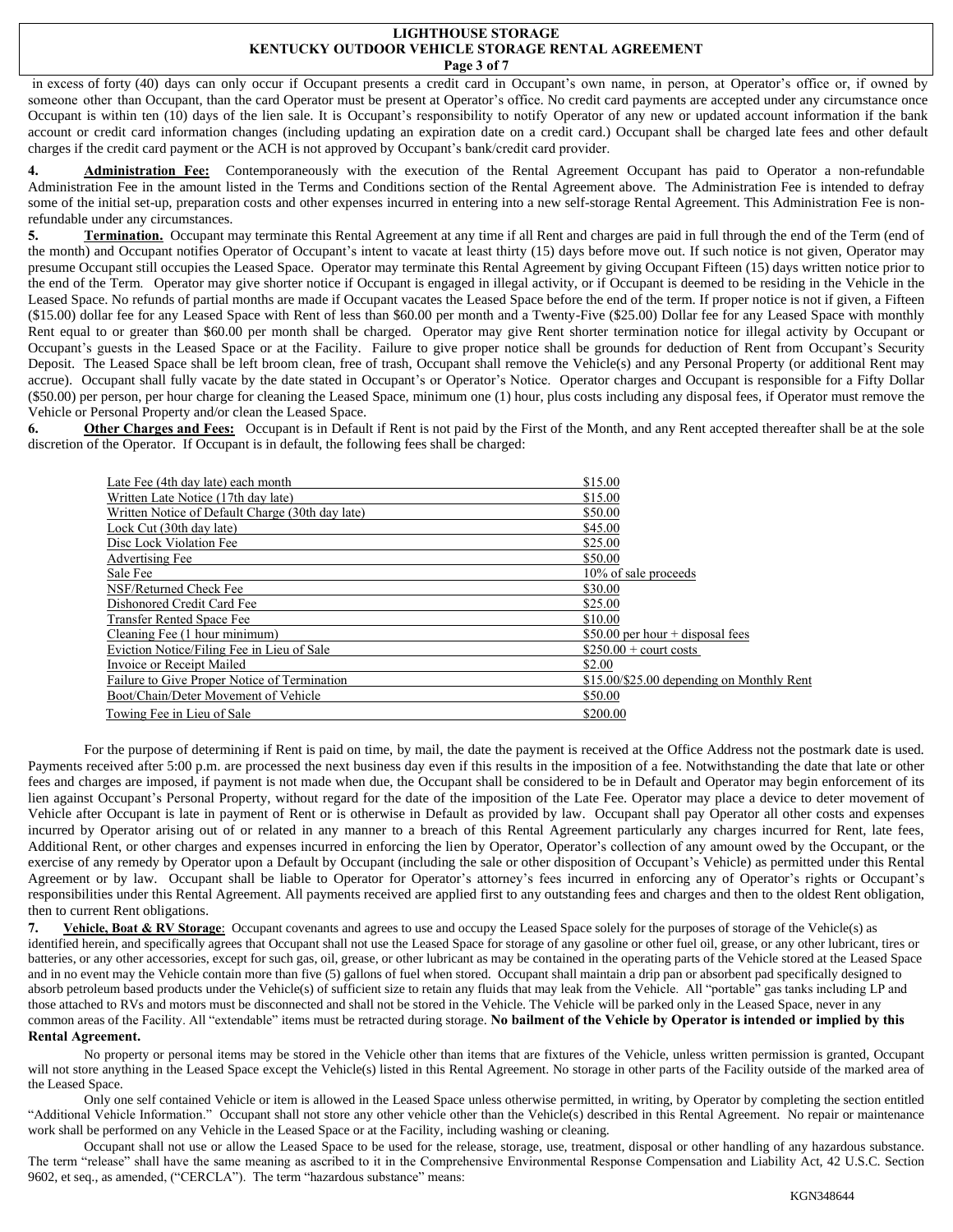## **LIGHTHOUSE STORAGE KENTUCKY OUTDOOR VEHICLE STORAGE RENTAL AGREEMENT**

- **Page 4 of 7**
- i. Any substance defined as a "hazardous substance" under CERCLA;
- ii. Petroleum, petroleum products, natural gas, natural gas liquids, liquefied natural gas and synthetic gas, and;
- iii. Any other substance or material deemed to be hazardous, dangerous, toxic, or a pollutant under any federal, state or local law, code, ordinance or regulation.

### **Occupant shall not live or sleep in the Vehicle or at the Facility, nor shall animals be permitted to be stored in the Vehicle or at the Facility.**

**8. Vehicle Requirements:** Operator must approve of any Vehicle proposed to be stored. Operator permits only and storage of boats, covered or enclosed trailers, trucks, RV, and cars which meet the guidelines of stated in this Rental Agreement. The intent of this Rental Agreement is to store Vehicles for long term storage. Further, the Vehicle must display current state registration and must have all tires (or trailer tires) inflated. The Vehicle must be in good operating condition and must be driven onto the Facility and into the Leased Space (unless a boat on a trailer). The Vehicle must have no broken glass and visible rust must be less than 5% of the total surface of the Vehicle. If the Vehicle will be absent from the Leased Space for more than ten (10) consecutive days, Occupant agrees to notify Operator of Occupant's intent to remove the Vehicle for an extended period of time and advise Operator of the estimated return date for the Vehicle.Trailer wheels must be blocked or chocked. Only approved chocks may be used.Trailer tongues and kick stands must be placed on wood or other stands so as not to damage the ground of Leased Space or the asphalt of the Facility.

**9. Movement of Vehicle by Operator:** Operator specifically reserves the right to move or remove the Vehicle from the Leased Space at any time in the event of an Emergency without notice to Occupant and with advance notice in the event of a non-emergency for necessary maintenance. For the purposes of this Rental Agreement, "Emergency" shall be defined as any event which jeopardizes the health, safety, and/or well-being of any person, of the Facility, any of the buildings or the land appurtenant to the buildings, or any other property or chattels stored at the Facility. Operator shall provide Occupant with reasonable notice in the event of non-emergency maintenance and shall first seek Occupant's approval in moving the Vehicle before Operator may move, the cost of any Operator movement shall be charged to Occupant as Additional Rent. During the move, the Vehicle may not be stored at the Facility or within the fence line of the Facility. Operator shall exercise reasonable caution in moving or removing the Vehicle(s) and will endeavor to notify Occupant of the new location of the Vehicle or return the Vehicle to the Leased Space after the maintenance or Emergency has concluded. Any lock cut or pick required to be performed by Operator in order to move the Vehicle shall result in a charge to Occupant of Forty-Five Dollars (\$45.00). Said lock will not be replaced by Operator, if it is destroyed.

**10. Condition of Leased Space:** The Leased Space is asphalt and is numbered and striped. Occupant shall park the Vehicle in the Leased Space as indicated by any signs or makings.No parking in any other portion of the Facility, particularly where the Vehicle blocks turns or access to other spaces is permitted. No disposal of trash or other waste at the Facility without express written permission.

**11. Leased Space Unavailable**: If Occupant's Leased Space is not available for any reason, Occupant agrees to park Occupant's Vehicle in a spot marked "overflow" at the Facility which may be outside of the fence of the Facility and notify Operator as soon as practicable of the condition or infringement of the Leased Space. Operator shall endeavor to resolve the condition or infringement on the Leased Space as quickly as practicable. Once the infringement or condition is resolved, Operator will contact Occupant to remove Occupant's Vehicle from the overflow Leased Space. Occupant agrees to move his/her Vehicle back to the Leased Space within 48 hours of notification by Operator that the Leased Space is again available. Occupant shall pay Operator a five dollar (\$5.00) per day charge for each and every day Occupant continues to occupy the overflow Leased Space after the 48 hour notice from Operator has expired. Further, if Occupant places Occupant's Vehicle in a Leased Space other than the Leased Space (or the overflow spot if necessary) even if only partially in the wrong Leased Space, then Occupant shall be liable to Operator for a five dollar (\$5.00) per day fee for each and every day the Vehicle remains in another Leased Space after written or oral notice from Operator.

**12. Limitation on Value of Personal Property: Occupant agrees not to store a Vehicle in the Leased Space with a total value in excess of Two Thousand Five Hundred Dollars (\$2,500.00) without the prior written permission of the Operator. If such written permission is not obtained, the value of Vehicle shall be deemed not to exceed Two Thousand Five Hundred (\$2,500.00).** By this Rental Agreement, Operator is generally not liable for the loss of Occupant's Vehicle. In the event any competent court of law adjudicates Operator liable for any loss, for any reason, damages shall be limited as described in the next Paragraph. This provision shall not constitute an admission that Occupant's Vehicle or Personal Property has any value whatsoever. **Higher value limits may be available from Operator for additional consideration if so requested by Occupant in writing to Operator within a reasonable period of time after the commencement of the Rental Agreement, see Operator for details.**

Notwithstanding anything to the contrary in this Rental Agreement or any Addendum which seeks to modify the limit of value of Vehicle or Personal Property stored, in no event will Operator or Operator's agents be liable to Occupant or Occupant's agents for an amount in excess of Two Thousand Five Hundred Dollars (\$2,500.00), for any loss or damage whatsoever, including, but not limited to, the active or passive acts, the omissions or negligence of Operator or Operator's agents. Occupant will not sue Operator or Operator's agents with respect to any claim, cause or action, loss, or injury to the extent liability therefore has been limited or eliminated pursuant to this Provision. So long as Occupant complies with the requirements of Provisions 11 and 13, Operator does not concern itself with the type, quantity, or quality of the Personal Property stored.

13. **Damages:** Occupant shall be responsible to Operator for the costs of repair, clean-up, and replacement for any damages caused as a result of Occupant's storage in the Leased Space, use of the Leased Space, or use of the common areas of the Facility including damage to other Occupant's Personal Property or vehicles. In the event Operator invoices Occupant for any charges for repairs, clean-up, replacement, or other damages suffered, Occupant shall pay the invoice within ten (10) days or it shall become Additional Rent due and payable with the next month's Rent. The failure to pay such invoice represents a default under this Agreement. This Provision and the requirement to pay for any damages shall survive the termination of this Agreement.

**14. Insurance and Security Type Systems:** OPERATOR DOES NOT PROVIDE ANY TYPE OF INSURANCE WHICH WOULD PROTECT THE OCCUPANT'S VEHILCE OR PERSONAL PROPERTY IN THE VEHICLE FROM LOSS BY FIRE, THEFT, DAMAGE FROM OTHER OCCUPANTS' ACTIONS, OR ANY OTHER TYPE CASUALTY LOSS. Occupant shall, at his/her sole expense, maintain insurance on the Vehicle stored in the Leased Space with replacement cost coverage against all perils, without exception, purchased from a licensed insurance agent in the State of Kentucky at all times during storage. Vehicle insurance is required for Occupant's Vehicle Storage. The only insurance that covers the Vehicle and Personal Property stored in the Leased Space is that purchased by Occupant. Operator employs certain measures to protect Operator's Facility referred to as "Security Type Systems." The operation or failure of any type of Security Type System installed by Operator shall not change Operator's aforementioned liability for any type of loss incurred by Occupant and shall in no way release Occupant from Occupant's obligation of insuring Occupant's Vehicle. These Security Type Systems may include video cameras, gates, gate codes, and lighting. Check with the Facility Manger for Security Type Systems available at this Facility. However, Occupant acknowledges that these Security Type Systems are for the protection of the Facility as a whole and not the individual Leased Space. Video cameras, if any, may not be recorded or may not be recorded at all times. These Security Type Systems may not operate properly in the event of a mechanical, electrical, or software failure. Cameras and other Systems should not be relied on to provide additional security for the Vehicle or the Occupant when using the Leased Space or Facility.

15. Access: Occupant's access to the Leased Space and the Facility may be limited as reasonably deemed necessary by Operator, including, but not limited to, requiring identification from Occupant, limiting hours of operation, or requiring Occupant to sign-in and sign-out upon entering and leaving the Facility, including the temporary closure of portions or all of the Facility for adverse weather conditions, emergencies, catastrophes, power outages, evacuation orders, or repairs and maintenance. These denials of access shall not represent an Event of Default by Operator or the Facility. Operator may change the times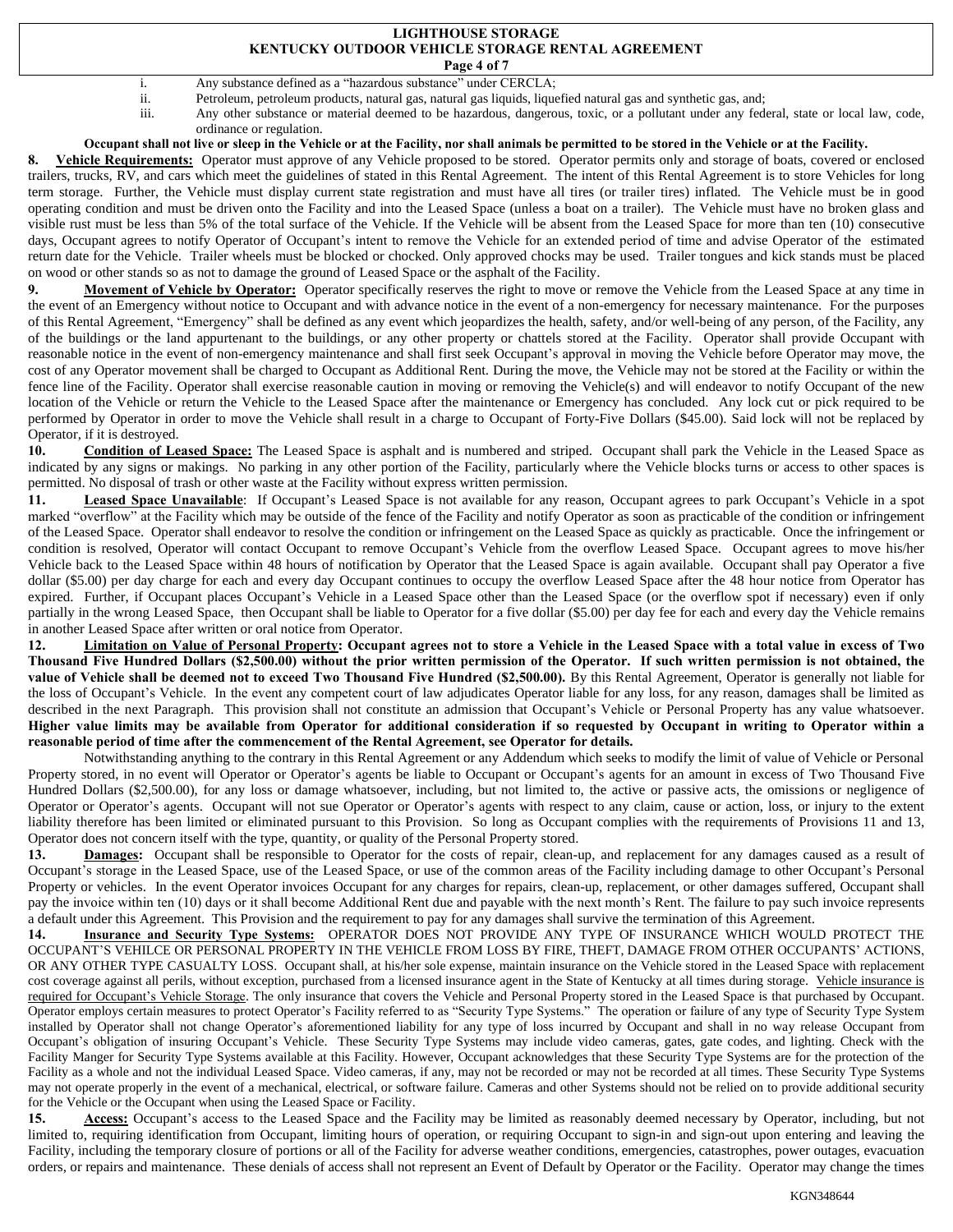#### **LIGHTHOUSE STORAGE KENTUCKY OUTDOOR VEHICLE STORAGE RENTAL AGREEMENT Page 5 of 7**

and methods of access to the Facility with thirty (30) days written notice posted at the entry of the Facility or the Facility Office, or Operator's website, or mailed to Occupant. In the event of an emergency or catastrophe at or around the Facility, Operator may require Occupant enter only when escorted by Operator's employees or agents or Operator may deny access to the Leased Space and Facility. Operator shall not be liable for Occupant's inability to enter the Facility or Leased Space as a result of any power outage, hardware or software failure, or errors in use of any access control system by Occupant.

16. Mold: Occupant understands that there is a risk of the growth of mold and/or mildew on Occupant's Vehicle in the Leased Space. Operator shall not be liable and is hereby released from liability for mold in or on Occupant's Vehicle from whatever source and no matter how it occurs. Occupant shall take whatever steps are necessary, including those listed in this Provision, to protect against and prevent mold on their Vehicle. Mold is a naturally-occurring substance and it is possible to have mold appear or grow on Occupant's Vehicle. Occupant is advised to keep parts of the Vehicle vulnerable to mold, covered or to use a mold retardant on the parts of the Vehicle which are susceptible.

**17. Release of Liability: Occupant releases Operator, its employees, agents, successors, and assigns from: (i) any and all liability resulting from damage or loss to Occupant's Vehicle or Personal Property contained in the Vehicle including, but not limited to, fire, water, the elements, mold or mildew, Acts of God, theft, burglary, vandalism, malicious mischief, mysterious disappearance, pest, and rodent damage; or (ii) the acts or failure to act or negligence of Operator, its employees, or agents.**

**Occupant further releases Operator, its employees, agents, successors, and assigns from any and all liability for personal injuries or death to persons including Occupant and Occupant's family or invitees arising out of Occupants use of the Leased Space and Facility.** 

**Occupant understands that this Release of Operator's liability, including the value limitations and limitation of Operator's negligence and liability, are bargained for conditions of this Rental Agreement and Operator's consent to enter into this Rental Agreement, and that if Operator were not released and indemnified from the liability as set forth in Provisions 16 and 17 a much higher Rent would have to be agreed upon or Operator would not enter into this Rental Agreement.** 

**18. Indemnification; Subrogation:** Occupant agrees to have its insurer waive any right of subrogation of any claim of Occupant against Operator, its employees, or agents. Occupant agrees to indemnify, defend and hold Operator harmless from any and all loss, claim, demands, damage, liability, expense, fines or penalties arising out of or related in any manner to such foregoing injuries, death or losses to person or Personal Property, or damages to Occupant's Personal Property however occurring, or arising out of or related to the use of the Leased Space and Facility by Occupant, Occupant's invitees, and guests or any breach of this Rental Agreement by Occupant, Occupant's invitees, or guests. Occupant shall also pay Operator for all of Operator's attorney fees incurred in enforcing any obligation under this Provision #17. Occupant's obligation to indemnify Operator specifically applies to any violation by Occupant of the Operator's environmental conditions and restrictions resulting in damages caused by Occupant, its invitees or guests, regardless of any negligence on the part of Occupant.

**19. The Leased Space:** By signing this Agreement Occupant acknowledges that neither Operator, nor any employee of Operator or any other person acting on Operator's behalf, has made any representation to Occupant as to the size (square footage or cubic footage) or dimensions (length, width or height) of the Leased Space, and Occupant acknowledges and agrees to the following: (a) that, prior to signing, Occupant was given the opportunity to measure the dimensions of the Leased Space; (b) that Occupant is satisfied therewith, whether or not Occupant measured the Leased Space; (c) that Occupant agrees to pay the Rent stated herein regardless of the actual size or dimensions of the Leased Space; (d) that Occupant hereby waives any and all right to bring any civil action, or other judicial or non-judicial proceeding, or to join, or participate in, any such proceeding brought by any other person, against Operator based on assertions that any difference exists between the actual size, or dimensions, of the Leased Space, and the size, or dimensions, thereof as Occupant believed existed at the time Occupant signed this Agreement; and (e) that Occupant hereby fully, and forever, Releases and Discharges Operator from any, and all liability for damages, and all other types of relief, to which Occupant otherwise would have had the right to obtain but for Occupant's having agreed to the provisions of this Provision and the Waiver and Release contained herein.

**20. Operator's Lien:** Operator has a lien on the Vehicle and any Personal Property stored in the Leased Space for rent and other charges related to the Vehicle including expenses necessary to the preservation, removal, storage, preparation for sale, towing, and/or sale of the Vehicle. The Operator may satisfy the lien by selling the Vehicle or Personal Property as provided by the Kentucky Self-Service Storage Facilities Act §704.90 if Occupant defaults or fails to pay rent for the storage of the Vehicle or Personal Property abandoned after the termination of the Rental Agreement. Explanation: The Occupant's Personal Property may be sold to satisfy the lien if Occupant is in default.

**21. Defaults; Operator Remedies:** If Occupant breaches any term or condition of this Rental Agreement (a "Default"), Operator in addition to such other rights Operator may have under this Rental Agreement and law, shall have the right to terminate this Rental Agreement. If Occupant fails to pay any Rent or other charges when due or if the Rental Agreement is terminated by Operator for cause, Operator may: (i) deactivate the coded gate access; (ii) chain, boot, or otherwise deter movement of the Vehicle(s) after Default; (iii) remove Occupant's lock and access the Vehicle; however, Rent and other charges shall continue to accrue after lock removal until the Vehicle is towed or otherwise disposed of; (iv) inventory and/or take possession if desired, of the Vehicle located in the Leased Space; (v) sell or dispose of the Vehicle in the Leased Space as permitted by law; or (vi) pursue any and all remedies available, at law or equity, including a forcible entry and detainer action against Occupant. The act of deterring movement/denying access or removing Occupant's lock shall not constitute an election of a remedy by Operator, and shall not constitute Operator taking possession of, or a bailment over, the Vehicle. The obligation to pay Rent and other charges shall not be terminated by the deterring of movement of the Vehicle or lock removal. If Occupant is in default and movement of the Vehicle is deterred, Operator is not required to remove the boot, chain, or other deactivation device until 3 business days after payment has been made in full. In any case Operator shall not be liable to Occupant for any damages Occupant suffers as a result of not being able to get access to the Leased Space or Vehicle after late payment arising from failure to immediately remove Operator's deactivation device. In the event of Default, Occupant forfeits any concessions received and Rent for the Leased Space shall automatically increase to the then current market rate. Alternatively, in lieu of a sale, the Operator may cause the Occupant's Vehicle to be towed or removed from the Facility once the Occupant is at least forty-five (45) days late.

All remedies available to Operator shall be cumulative and the exercise of one or more remedies shall not exclude or waive Operator's rights as to any other remedy.

22. **Notices:** Except as otherwise required by law, all notices under this Rental Agreement from Operator to Occupant shall be mailed by first class U.S. mail, postage pre-paid, to Occupant's last known address, or e-mailed to the e-mail address provided by Occupant in the Terms and Conditions and shall be conclusively presumed to have been received by Occupant three (3) business days after mailing, or upon emailing. All notices from Occupant to Operator shall be mailed by first class U.S. mail, postage pre-paid, to Operator, at the office Mailing Address listed on the first page of this Rental Agreement. Occupant is responsible for notifying Operator in writing, **via certified mail return receipt requested to the Facility Address; or in person on a form prescribed by Operator at the Facility Kiosk, (if available) or, by the Facility website with a password, if the feature is available, of any change in Occupant's address or of intent to vacate at the end of the term.**

23. **Partial Payments or Payment in the Event of Default:** Partial payments shall not be accepted.

24. **Assignment and Subletting:** Occupant may not assign its rights under this Rental Agreement or sublet the Leased Space without the prior written consent of Operator. This Rental Agreement shall be binding upon the heirs, assigns, executors, administrators, representatives and successors of the parties hereto.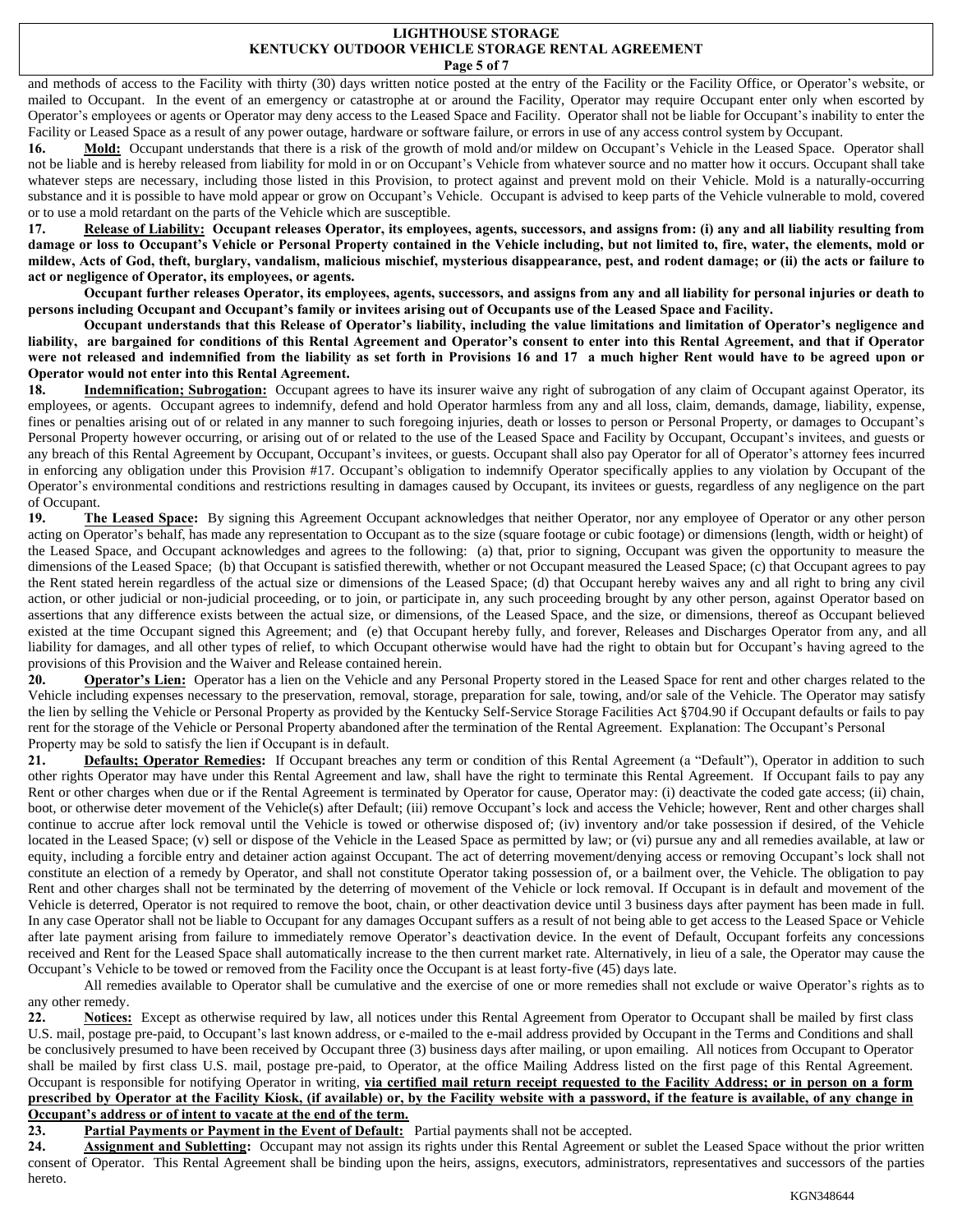#### **LIGHTHOUSE STORAGE KENTUCKY OUTDOOR VEHICLE STORAGE RENTAL AGREEMENT Page 6 of 7**

25. Governing Law; Jury Trial; Severability: This Rental Agreement shall be governed by the laws of the State of Kentucky without regard to its conflict of laws provisions. Operator and Occupant agree to waive their respective rights to trial by jury of any cause of action, claim, counterclaim or cross complaint in any action arising out of or connected in any manner with this Rental Agreement, including any action for bodily injury, death or Personal Property damage. Operator and Occupant further agree that the Federal or State courts in the County where the Facility is located in Kentucky shall have exclusive jurisdiction for any litigation related to this Rental Agreement. If any part or provision of this Rental Agreement is determined to be unenforceable by a court of law, the parties agree that all remaining parts or provisions of this Rental Agreement shall remain in effect and be valid and enforceable.

**26. Entire Agreement:** This Rental Agreement is the entire agreement between the parties and supersedes any and all prior oral or written representations or agreements and may be modified only in a writing signed by Occupant and Operator. The pre-printed terms of this Rental Agreement may only be modified in writing signed by the General Manager or Operator.

**27. Counterparts, Headings and Gender:** This Rental Agreement may be executed in one or more counterparts, each of which shall be deemed an original and when taken together shall constitute one Rental Agreement. The headings in this Rental Agreement are for the convenience of both parties. In the event of any conflict between the heading and the language of the term, the language of the term shall control. Whenever the context so indicates the masculine, feminine or neutral gender and the singular or plural number shall be deemed to include the others.

28. **Agreement to Mediate:** Operator and Occupant agree as follows: with the exception of non-payment of Occupant's Rent and Operator's right to conduct a lien sale, declare an abandonment, tow the Vehicle, dispose of Personal Property, or evict as a result of Default under this Rental Agreement, or apply the security deposit, if any; that any litigation, claim, dispute, suit, action, controversy, proceeding or otherwise ("claim") between or involving Operator and Occupant, whether arising out of or relating in any way to this Rental Agreement and/or any other document, any alleged breach of any duty, or otherwise will be submitted to non-binding mediation for a minimum of eight hours before any mediation organization approved by Operator and Occupant located within 15 miles of the Facility. In the mediation, Operator and Occupant shall each be represented by an individual authorized to make binding commitments on their respective behalves and may be represented by counsel. In addition, Operator and Occupant may, with permission of the mediator, bring such additional persons as are needed to respond to questions, contribute information and participate in the negotiations. The fees and expenses of the mediator and/or mediation organization shall be shared equally by Operator and Occupant. The mediator shall be disqualified as a witness, consultant, expert or counsel for any party with respect to the dispute and any related matters.

29. **Agreement to Arbitrate**: In the event the parties are unable to resolve any dispute by mediation, the parties agree that such claims shall then be resolved by final and binding arbitration in front of a single mutually agreeable arbitrator as administered by the American Arbitration Association (AAA) under its applicable arbitration rules for expedited arbitration. The election by either party for binding arbitration may be made at any time, shall be in writing and shall be served on the other party in the manner prescribed in this Rental Agreement for the giving of notices. All such arbitration proceedings shall take place at such location as is specified by Operator. Each party shall bear its own costs and fees, including travel expenses, out-of-pocket expenses (including, but not limited to, copying and telephone), witness fees, and attorneys fees and expenses. The fees and expenses of the arbitrator, and all other costs and expenses incurred in connection with the arbitration, shall be shared and borne equally by the Occupant and Operator.

**30. Operator's Employees:** In the event Occupant requests any of Operator's employees to perform any services for Occupant, it shall be done at Occupant's own risk as Occupant's agent, regardless of whether payment is made for said service(s). Occupant agrees to release, hold harmless and indemnify Operator for any loss, charge or injury Occupant may suffer related to the use of Operator's employees. Occupant further agrees that his/her interactions with Operator's employees will be respectful and courteous. Any foul or abusive language or threatening behavior directed toward any employees or Operator shall be grounds for immediate termination of the Rental Agreement by Operator.

**31. Warranty of Information:** Occupant warrants all information given in this Rental Agreement or any application preceding this Rental Agreement is complete, true and accurate at the time of this Rental Agreement.

**32. Occupant's Acceptance of Leased Space "AS IS".** Occupant inspected or had the right to inspect the Leased Space and Facility before signing this Rental Agreement and finds the Leased Space to be suitable for the purpose for which Occupant rents such Leased Space **and accepts the same "as is."** Operator makes no express warranties. Operator disclaims and Occupant waives all implied warranties, including but not limited to implied warranties of merchantability and fitness for a particular purpose to the fullest extent permitted by law. Occupant acknowledges that Operator's agents have no authority to make warranties, express or implied.

**33. Pest Control:** Occupant is advised that Operator may use chemicals at the Facility, including around the Leased Space, for pest control. For this reason, no pets are allowed. Occupant is solely responsible for arranging, setting, and monitoring and disposing of any pest control devices within the Vehicle, including any tires on the Vehicle. Occupant is advised to provide, set, maintain, and regularly remove, if necessary, any insect or rodent attraction/repellant/trap devices that Occupant deems necessary to protect its Vehicle and Personal Property from loss or damage due to insect or rodent infestations. The only extermination provided by Operator, if at all, is around the Facility containing the Leased Space.

**34. Permission to Call, Text, Fax and/or E-Mail:** Occupant recognizes Operator and Occupant are entering into a business relationship at the Facility. As such, to the extent any federal or state law prohibits Operator from contacting Occupant by phone, fax, text or e-mail, Occupant hereby consents to Operator phoning, faxing, texting and e-mailing Occupant and that these communications are related to the business relationship. Occupant further gives Operator permission to send text messages to Occupant's provided cell phone number for the purposes of notifying Occupant of conditions involving the Facility or Leased Space, including but not exclusively, late rent and other default issues, unless otherwise prohibited by law. Further, Occupant consents to Operator sending notices by email, including notices involving the operations of the Facility and unless prohibited by law, notices of default. For this reason, Occupant agrees to keep a current email address of record with the Operator and to notify Operator of any change in Occupant's email address.

**35. Snow Removal:** Owner, in the event of snow, only clears the common drives and parking lots, any snow or ice in front of the Rented Space is Renter's responsibility to remove. Owner does not plow unless the snowfall is at least Six (6) inches. Renter is advised that by clearing snow or ice, Owner may create un-natural accumulations of snow or ice (such as piles of snow off the side of a snow plow), which are slippery and which Renter must clear or step over to access the Rented Space. Further, Owner does not begin plowing operations until the snow fall has ended. Owner does not warrant at any time that all snow and ice will be removed or completely clear. During snowfalls, if conditions are not deemed safe by Owner to allow Renter on to the Facility, such access will be denied. The Owner plows drive aisles at the Facility to within no less than 20 inches from the door to the Rented Space or the access door to the building containing the Rented Space. Renter understands that the act of plowing will result in additional snow being placed within the area between the plowing site and the door to the Rented Space and that it is Renter's responsibility to either safely remove the snow or ice between the plowed area of the drive aisle and the Rented Space, and to use extreme caution when crossing over the untreated area of the drive aisle between the plowing area and the door to the Rented Space, even if unnatural accumulations of snow or ice are placed in such area.

**36. Rules and Regulation:** The Rules and Regulation of this Facility are incorporated herein and made a part of this Rental Agreement as if fully rewritten herein. The Rules and Regulations can be changed with thirty (30) days notice as described in the Rules and Regulations, without regard for the term of this Agreement, so long as the revised Rules and Regulations apply to all Occupants and are made for the appropriate and efficient operation of the Facility.